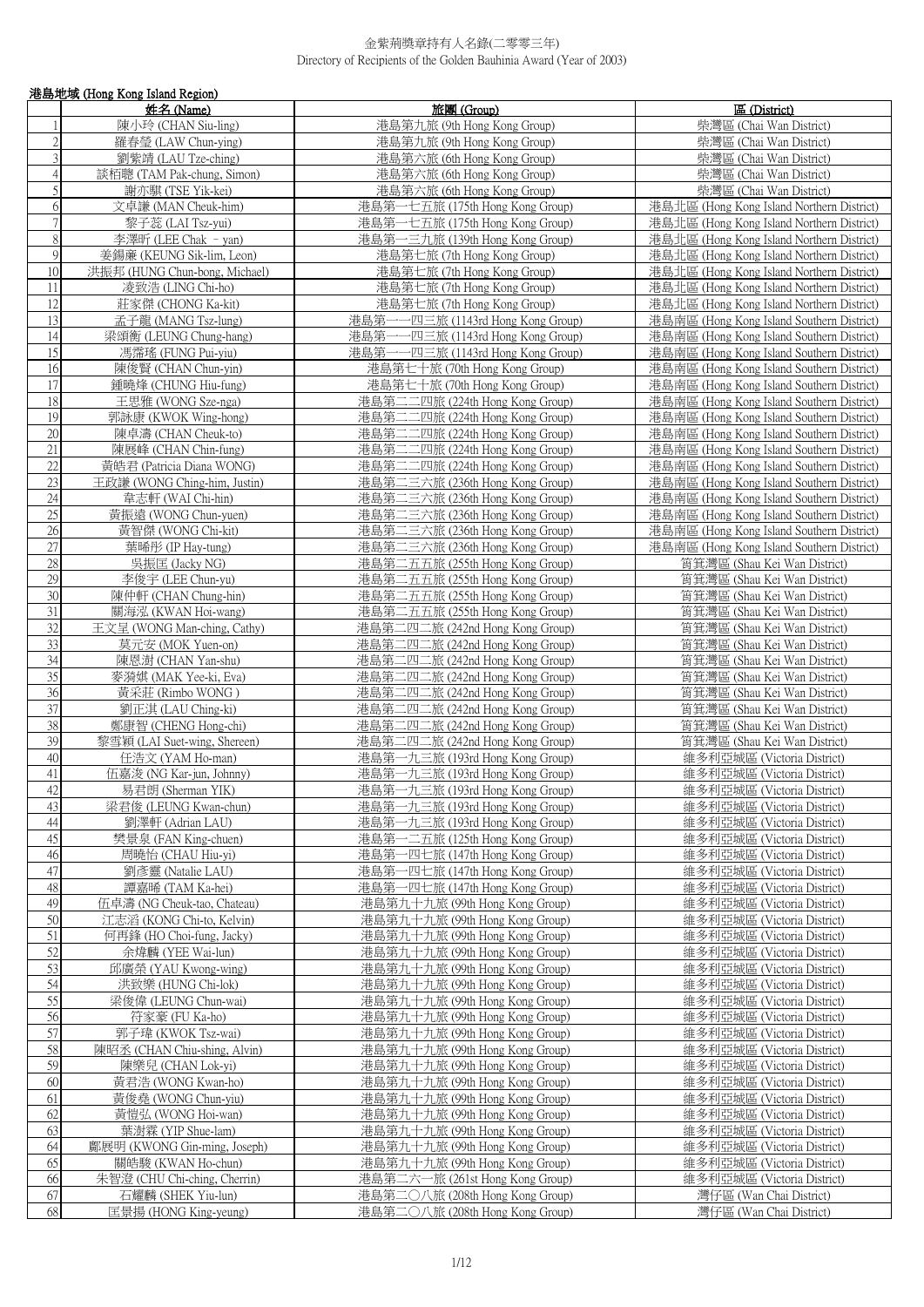|        | 姓名 (Name)                     | 旅團 (Group)                      | 區 (District)            |
|--------|-------------------------------|---------------------------------|-------------------------|
| 69     | 何君浩 (HO Kwan-hao)             | 港島第二〇八旅 (208th Hong Kong Group) | 灣仔區 (Wan Chai District) |
| 70     | 邱家昊 (YAU Ka-ho)               | 港島第二〇八旅 (208th Hong Kong Group) | 灣仔區 (Wan Chai District) |
| 71     | 祝煒棋 (CHUK Wai-ki)             | 港島第二〇八旅 (208th Hong Kong Group) | 灣仔區 (Wan Chai District) |
| 72     | 區上志 (AU Sheung-chi)           | 港島第二〇八旅 (208th Hong Kong Group) | 灣仔區 (Wan Chai District) |
| 73     | 區子洵 (AU Chi-shun, David)      | 港島第二〇八旅 (208th Hong Kong Group) | 灣仔區 (Wan Chai District) |
| 74     | 張嘉駿 (CHEUNG Ka-chun)          | 港島第二〇八旅 (208th Hong Kong Group) | 灣仔區 (Wan Chai District) |
| 75     | 陳諾民 (CHAN Rock-man)           | 港島第二〇八旅 (208th Hong Kong Group) | 灣仔區 (Wan Chai District) |
| 76     | 潘梓軒 (POON Tsz-hin)            | 港島第二〇八旅 (208th Hong Kong Group) | 灣仔區 (Wan Chai District) |
| $77\,$ | 蔣智康 (CHIANG Chi-hong)         | 港島第二〇八旅 (208th Hong Kong Group) | 灣仔區 (Wan Chai District) |
| 78     | 鄭皓之 (CHENG Ho-chi)            | 港島第二○八旅 (208th Hong Kong Group) | 灣仔區 (Wan Chai District) |
| 79     | 蕭浚傑 (SIU Tsun-kit)            | 港島第二〇八旅 (208th Hong Kong Group) | 灣仔區 (Wan Chai District) |
| 80     | 鍾嘉裕 (ZHONG Ka-yu)             | 港島第二〇八旅 (208th Hong Kong Group) | 灣仔區 (Wan Chai District) |
| 81     | 羅嘉俊 (LO Ka-chun)              | 港島第二〇八旅 (208th Hong Kong Group) | 灣仔區 (Wan Chai District) |
| 82     | 余浩銘 (YU Ho-ming, Calvin)      | 港島第二二九旅 (229th Hong Kong Group) | 灣仔區 (Wan Chai District) |
| 83     | 吳卓昇 (NG Cheuk-sing)           | 港島第二二九旅 (229th Hong Kong Group) | 灣仔區 (Wan Chai District) |
| 84     | 柯於平 (OR Yu-ping)              | 港島第二二九旅 (229th Hong Kong Group) | 灣仔區 (Wan Chai District) |
| 85     | 孫芷清 (SUEN Tsz-ching)          | 港島第二二九旅 (229th Hong Kong Group) | 灣仔區 (Wan Chai District) |
| 86     | 陳仲樺 (CHAN Chung-wah, Charles) | 港島第二二九旅 (229th Hong Kong Group) | 灣仔區 (Wan Chai District) |
| 87     | 麥殷 (MAK Yan)                  | 港島第二二九旅 (229th Hong Kong Group) | 灣仔區 (Wan Chai District) |
| 88     | 蔡加怡 (TSAI Ka-yi)              | 港島第二二九旅 (229th Hong Kong Group) | 灣仔區 (Wan Chai District) |
| 89     | 黎思偉 (Vincent LAI)             | 港島第十八旅 (18th Hong Kong Group)   | 灣仔區 (Wan Chai District) |
| 90     | 林詠華 (Vera LAM)                | 港島第十八旅 (18th Hong Kong Group)   | 灣仔區 (Wan Chai District) |
| 91     | 許思朗 (HUI Sze-long)            | 港島第十八旅 (18th Hong Kong Group)   | 灣仔區 (Wan Chai District) |
| 92     | 馮兆泰 (FUNG Siu-tai)            | 港島第十八旅 (18th Hong Kong Group)   | 灣仔區 (Wan Chai District) |
| 93     | 馮芷君 (FUNG Tsz-kwan)           | 港島第十八旅 (18th Hong Kong Group)   | 灣仔區 (Wan Chai District) |
| 94     | 馮芷瑩 (FUNG Tsz-ving)           | 港島第十八旅 (18th Hong Kong Group)   | 灣仔區 (Wan Chai District) |
| 95     | 楊香浚 (YEUNG Heung-tsun)        | 港島第十八旅 (18th Hong Kong Group)   | 灣仔區 (Wan Chai District) |
| 96     | 丘漢文 (Jeffrey Hammond Gieuw)   | 港島第十五旅 (15th Hong Kong Group)   | 灣仔區 (Wan Chai District) |
| 97     | 何承宗 (HO Shing-chung, Eric)    | 港島第十五旅 (15th Hong Kong Group)   | 灣仔區 (Wan Chai District) |
| 98     | 吳志軒 (NG Chi-hin, Jonathan)    | 港島第十五旅 (15th Hong Kong Group)   | 灣仔區 (Wan Chai District) |
| 99     | 林節思 (LAM Tsit-sze, Jeremy)    | 港島第十五旅 (15th Hong Kong Group)   | 灣仔區 (Wan Chai District) |
| 100    | 陳維蓁 (CHAN Wai-tsun, Julian)   | 港島第十五旅 (15th Hong Kong Group)   | 灣仔區 (Wan Chai District) |
| 101    | 霍加程 (FOK Ka-ching, Kelvin)    | 港島第十五旅 (15th Hong Kong Group)   | 灣仔區 (Wan Chai District) |
| 102    | 顏君縉 (NGAN Kwan-chun, Clinton) | 港島第十五旅 (15th Hong Kong Group)   | 灣仔區 (Wan Chai District) |
| 103    | 關乙揮 (KWAN Yuet-fai, Taurus)   | 港島第十五旅 (15th Hong Kong Group)   | 灣仔區 (Wan Chai District) |
| 104    | 伍梓俊 (NG Tsz-chun)             | 港島第十四旅 (14th Hong Kong Group)   | 灣仔區 (Wan Chai District) |
| 105    | 陳景勛 (Gavin CHAN)              | 港島第十四旅 (14th Hong Kong Group)   | 灣仔區 (Wan Chai District) |
| 106    | 黃中行 (WONG Chung-hang)         | 港島第十四旅 (14th Hong Kong Group)   | 灣仔區 (Wan Chai District) |

# 九龍地域 (Kowloon Region)

|     | 姓名(Name)                 | 旅團 (Group)                          | 區 (District)                 |
|-----|--------------------------|-------------------------------------|------------------------------|
| 107 | 梁少軒 (LEUNG Siu-hin)      | 九龍第一<br>○六四旅 (1064th Kowloon Group) | 九龍城區 (Kowloon City District) |
| 108 | 溫施思 (WAN See-see)        | 九龍第·<br>○六四旅 (1064th Kowloon Group) | 九龍城區 (Kowloon City District) |
| 109 | 葉浚邦 (YIP Tsun-pong)      | 九龍第<br>○六四旅 (1064th Kowloon Group)  | 九龍城區 (Kowloon City District) |
| 110 | 趙子晉 (CHIU Tsz-chun)      | 九龍第一〇六四旅 (1064th Kowloon Group)     | 九龍城區 (Kowloon City District) |
| 111 | 何偉燁 (HO Wai-ip)          | 九龍第一八〇旅 (180th Kowloon Group)       | 九龍城區 (Kowloon City District) |
| 112 | 溫英傑 (WAN Ying-kit)       | 九龍第一八〇旅 (180th Kowloon Group)       | 九龍城區 (Kowloon City District) |
| 113 | 龔兆業 (KUNG Siu-yip)       | 九龍第一八〇旅 (180th Kowloon Group)       | 九龍城區 (Kowloon City District) |
| 114 | 方頌能 (FONG Chung-nang)    | 九龍第一六一旅 (161st Kowloon Group)       | 九龍城區 (Kowloon City District) |
| 115 | 吳榮燁 (NG Wing-ip)         | 九龍第一六一旅 (161st Kowloon Group)       | 九龍城區 (Kowloon City District) |
| 116 | 周文強 (CHOW Man-keung)     | 九龍第一六一旅 (161st Kowloon Group)       | 九龍城區 (Kowloon City District) |
| 117 | 林瀚民 (LAM Hon-man)        | 九龍第一六一旅 (161st Kowloon Group)       | 九龍城區 (Kowloon City District) |
| 118 | 袁偉廉 (YUEN Wai-lim)       | 九龍第一六一旅 (161st Kowloon Group)       | 九龍城區 (Kowloon City District) |
| 119 | 陳文泰 (Jack CHAN Man-tai)  | 九龍第一六一旅 (161st Kowloon Group)       | 九龍城區 (Kowloon City District) |
| 120 | 陳奕冲 (CHAN Yik-chung)     | 九龍第一六一旅 (161st Kowloon Group)       | 九龍城區 (Kowloon City District) |
| 121 | 曾卓凌 (TSANG Cheuk-ling)   | 九龍第一六一旅 (161st Kowloon Group)       | 九龍城區 (Kowloon City District) |
| 122 | 溫卓麟 (WAN Cheuk-lun)      | 九龍第一六一旅 (161st Kowloon Group)       | 九龍城區 (Kowloon City District) |
| 123 | 蒲嘉程 (PO Ka-ching)        | 九龍第一六一旅 (161st Kowloon Group)       | 九龍城區 (Kowloon City District) |
| 124 | 何卓汶 (HO Cheuk-man)       | 九龍第一四〇旅 (140th Kowloon Group)       | 九龍城區 (Kowloon City District) |
| 125 | 洪嘉華 (HUNG KA-wa)         | 九龍第一四〇旅 (140th Kowloon Group)       | 九龍城區 (Kowloon City District) |
| 126 | 郭浩偉 (KWOK Ho-wai)        | 九龍第十七旅 (17th Kowloon Group)         | 九龍城區 (Kowloon City District) |
| 127 | 陳卓鏗 (CHAN Cheuk-hang)    | 九龍第十七旅 (17th Kowloon Group)         | 九龍城區 (Kowloon City District) |
| 128 | 黃逸朗 (WONG Yat-long)      | 九龍第十七旅 (17th Kowloon Group)         | 九龍城區 (Kowloon City District) |
| 129 | 鄭諾銘 (CHENG Nok-ming)     | 九龍第十七旅 (17th Kowloon Group)         | 九龍城區 (Kowloon City District) |
| 130 | 李晉誌 (LEE Chun-chi)       | 九龍第五十一旅 (51st Kowloon Group)        | 九龍城區 (Kowloon City District) |
| 131 | 容嘉雲 (YUNG Ka-wan, Karen) | 九龍第五十<br>-旅 (51st Kowloon Group)    | 九龍城區 (Kowloon City District) |
| 132 | 區民曜 (AU Man-yiu)         | -旅 (51st Kowloon Group)<br>九龍第五     | 九龍城區 (Kowloon City District) |
| 133 | 彭建邦 (PANG Kin-bon)       | 九龍第五十<br>-旅 (51st Kowloon Group)    | 九龍城區 (Kowloon City District) |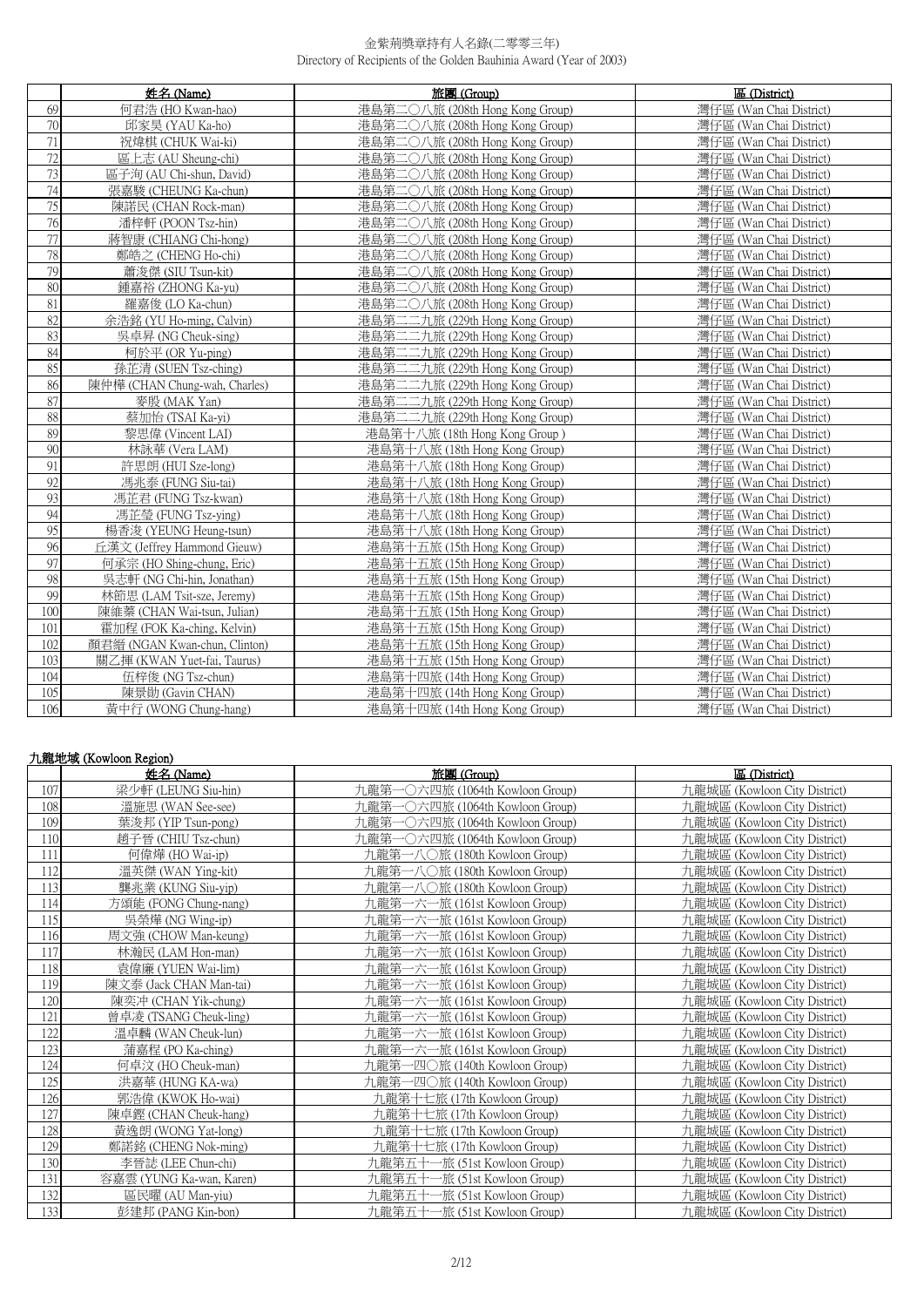|     | 姓名 (Name)                      | 旅團 (Group)                                   | 區 (District)                  |
|-----|--------------------------------|----------------------------------------------|-------------------------------|
| 134 | 閔慧哲 (MAN Wai-chit)             | 九龍第五十一旅 (51st Kowloon Group)                 | 九龍城區 (Kowloon City District)  |
| 135 | 雲大政 (WAN Tai-ching)            | 一旅 (51st Kowloon Group)<br>九龍第五十             | 九龍城區 (Kowloon City District)  |
| 136 | 劉梓櫻 (LAU Tsz-ving)             | -旅 (51st Kowloon Group)<br>九龍第五十一            | 九龍城區 (Kowloon City District)  |
| 137 | 劉紫晴 (LAU Tsz-ching)            | 九龍第五十-<br>-旅 (51st Kowloon Group)            | 九龍城區 (Kowloon City District)  |
| 138 | 陳瑋翔 (CHAN Wai-cheung)          | 九龍第五十三旅 (53rd Kowloon Group)                 | 九龍城區 (Kowloon City District)  |
| 139 | 葉家延 (YIP Ka-yin)               | 九龍第五十三旅 (53rd Kowloon Group)                 | 九龍城區 (Kowloon City District)  |
| 140 | 文家祈 (MUN Ka-ki)                | 九龍第四十一旅 (41st Kowloon Group)                 | 九龍城區 (Kowloon City District)  |
| 141 | 何永賢 (HO Wing-yin, Justin)      | 九龍第四十一<br>-旅 (41st Kowloon Group)            | 九龍城區 (Kowloon City District)  |
| 142 | 李衍頌 (LI Hin-chung)             | 九龍第四十一旅 (41st Kowloon Group)                 | 九龍城區 (Kowloon City District)  |
| 143 | 冼煒賢 (SIN Wai-yin)              | 九龍第四十一旅 (41st Kowloon Group)                 | 九龍城區 (Kowloon City District)  |
| 144 | 陳振聲 (CHAN Chun-sing)           | 九龍第四十一旅 (41st Kowloon Group)                 | 九龍城區 (Kowloon City District)  |
| 145 | 葉沛權 (YIP Pui-kuen)             | 九龍第四十一旅 (41st Kowloon Group)                 | 九龍城區 (Kowloon City District)  |
| 146 | 鄧潤發 (TANG Yun-faat)            | 九龍第四十一旅 (41st Kowloon Group)                 | 九龍城區 (Kowloon City District)  |
|     |                                |                                              |                               |
| 147 | 鄭烱明 (CHENG Kwing-ming)         | 九龍第四十一旅 (41st Kowloon Group)                 | 九龍城區 (Kowloon City District)  |
| 148 | 龐子臻 (PONG Tsz-chun)            | 九龍第四十一旅 (41st Kowloon Group)                 | 九龍城區 (Kowloon City District)  |
| 149 | 招逸昌 (Franklin CHIU)            | 九龍第一〇九〇旅 (1090th Kowloon Group)              | 九龍塘區 (Kowloong Tong District) |
| 150 | 黃雋暉 (WONG Chun-fai, Geoffrey)  | 九龍第一〇九〇旅 (1090th Kowloon Group)              | 九龍塘區 (Kowloong Tong District) |
| 151 | 駱偉謙 (LOCK Wai-him)             | 九龍第一〇九〇旅 (1090th Kowloon Group)              | 九龍塘區 (Kowloong Tong District) |
| 152 | 司徒慧雯 (SZETO Wai-man)           | 九龍第十一海童軍旅 (11th Kowloon Sea Scout Group)     | 九龍塘區 (Kowloong Tong District) |
| 153 | 朱芹輝 (CHU Kan-fai)              | 九龍第十一海童軍旅 (11th Kowloon Sea Scout Group)     | 九龍塘區 (Kowloong Tong District) |
| 154 | 朱亮行 (CHU Leong-hang)           | 九龍第十一海童軍旅 (11th Kowloon Sea Scout Group)     | 九龍塘區 (Kowloong Tong District) |
| 155 | 馮懿行 (FUNG Yee-hang)            | 九龍第十一海童軍旅 (11th Kowloon Sea Scout Group)     | 九龍塘區 (Kowloong Tong District) |
| 156 | 葉汶杰 (YIP Man-kit)              | 九龍第十一海童軍旅 (11th Kowloon Sea Scout Group)     | 九龍塘區 (Kowloong Tong District) |
| 157 | 尹芷彤 (WAN Tsz-tung)             | 九龍第十<br>一海童軍旅 (11th Kowloon Sea Scout Group) | 九龍塘區 (Kowloong Tong District) |
| 158 | 吳迪 <u>浚(NG Tik-tsun)</u>       | 九龍第十<br>一海童軍旅 (11th Kowloon Sea Scout Group) | 九龍塘區 (Kowloong Tong District) |
| 159 | 林卓樂 (LAM Cheuk-lok)            | -海童軍旅 (11th Kowloon Sea Scout Group)<br>九龍第十 | 九龍塘區 (Kowloong Tong District) |
| 160 | 柯嘉俊 (ORR Ka-chun)              | -海童軍旅 (11th Kowloon Sea Scout Group)<br>九龍第十 | 九龍塘區 (Kowloong Tong District) |
| 161 | 胡文彥 (WOO Man-tin)              | 九龍第十<br>一海童軍旅 (11th Kowloon Sea Scout Group) | 九龍塘區 (Kowloong Tong District) |
| 162 | 胡逸翹 (WU Yat-kiu)               | -海童軍旅 (11th Kowloon Sea Scout Group)<br>九龍第十 | 九龍塘區 (Kowloong Tong District) |
| 163 | 馬端怡 (MA Tuen-yi)               | -海童軍旅 (11th Kowloon Sea Scout Group)<br>九龍第十 | 九龍塘區 (Kowloong Tong District) |
| 164 | 梁灝煒 (LEUNG Ho-wai)             | -海童軍旅 (11th Kowloon Sea Scout Group)<br>九龍第十 | 九龍塘區 (Kowloong Tong District) |
| 165 | 陳怡恩 (CHAN Happy Venus)         | 九龍第十<br>-海童軍旅 (11th Kowloon Sea Scout Group) | 九龍塘區 (Kowloong Tong District) |
| 166 | 陳靖霖 (CHAN Ching-lam)           | 九龍第十<br>-海童軍旅 (11th Kowloon Sea Scout Group) | 九龍塘區 (Kowloong Tong District) |
| 167 | 陳燕怡 (CHAN Yin-yee)             | 九龍第十<br>-海童軍旅 (11th Kowloon Sea Scout Group) | 九龍塘區 (Kowloong Tong District) |
| 168 | 陳鎮希 (CHAN Chun-hei)            | 九龍第十<br>-海童軍旅 (11th Kowloon Sea Scout Group) | 九龍塘區 (Kowloong Tong District) |
| 169 | 曾愷明 (TSANG Hoi-ming)           | 九龍第十<br>一海童軍旅 (11th Kowloon Sea Scout Group) | 九龍塘區 (Kowloong Tong District) |
| 170 | 黃嘉樂 (WONG Ka-lok)              | 九龍第十一海童軍旅 (11th Kowloon Sea Scout Group)     | 九龍塘區 (Kowloong Tong District) |
| 171 | 蔡維恩 (TSOI Wei-yan)             | 一海童軍旅 (11th Kowloon Sea Scout Group)<br>九龍第十 | 九龍塘區 (Kowloong Tong District) |
| 172 | 鄧萃楠 (Jonathan Dunn)            | -海童軍旅 (11th Kowloon Sea Scout Group)<br>九龍第− | 九龍塘區 (Kowloong Tong District) |
| 173 | 蕭驁 (SIU Ngo)                   | 九龍第十一海童軍旅 (11th Kowloon Sea Scout Group)     | 九龍塘區 (Kowloong Tong District) |
| 174 | 顧凱舜 (KOO Hoi-shun)             | 九龍第十一海童軍旅 (11th Kowloon Sea Scout Group)     | 九龍塘區 (Kowloong Tong District) |
| 175 | 譚柏沂 (TAM Pak-yee)              | 九龍第十三旅 (13th Kowloon Group)                  | 九龍塘區 (Kowloong Tong District) |
| 176 | 馬熙桐 (MA Hei-tung)              | 九龍第十三旅 (13th Kowloon Group)                  | 九龍塘區 (Kowloong Tong District) |
| 177 | 郭鎧銓 (KWOK Hoi-chuen)           | 九龍第十三旅 (13th Kowloon Group)                  | 九龍塘區 (Kowloong Tong District) |
| 178 | 何奕浩 (HO Yik-ho, Jonathan)      | 九龍第三十九旅 (39th Kowloon Group)                 | 九龍塘區 (Kowloong Tong District) |
| 179 | 汪森 (WONG Sum)                  | 九龍第三十九旅 (39th Kowloon Group)                 | 九龍塘區 (Kowloong Tong District) |
| 180 | 張偉竣 (CHEUNG Wai-chun)          | 九龍第三十九旅 (39th Kowloon Group)                 | 九龍塘區 (Kowloong Tong District) |
| 181 | 梁家銘 (LEUNG Ka-ming)            | 九龍第三十九旅 (39th Kowloon Group)                 | 九龍塘區 (Kowloong Tong District) |
| 182 | 麥椅薇 (MAK Yee-mei)              | 九龍第三十九旅 (39th Kowloon Group)                 | 九龍塘區 (Kowloong Tong District) |
| 183 | 楊裕豪 (Lawrence YEUNG)           | 九龍第三十九旅 (39th Kowloon Group)                 | 九龍塘區 (Kowloong Tong District) |
| 184 | 李希揚 (LI Hei-yeung)             | 九龍第五十七旅 (57th Kowloon Group)                 | 九龍塘區 (Kowloong Tong District) |
| 185 | 梁亦朗 (LEUNG Yik-long)           | 九龍第五十七旅 (57th Kowloon Group)                 | 九龍塘區 (Kowloong Tong District) |
| 186 | 陳智傑 (CHAN Chi-kit)             | 九龍第五十七旅 (57th Kowloon Group)                 | 九龍塘區 (Kowloong Tong District) |
| 187 | 劉子衡 (LAU Tsz-hang)             | 九龍第五十七旅 (57th Kowloon Group)                 | 九龍塘區 (Kowloong Tong District) |
| 188 | 徐桁 (TSUI Haang)                | 九龍第一一七旅 (117th Kowloon Group)                | 何文田區 (Ho Man Tin District)    |
| 189 | 李恩頌 (LI Yan-chung)             | 九龍第七十九旅 (79th Kowloon Group)                 | 何文田區 (Ho Man Tin District)    |
| 190 | 吳子鏇 (NG Tsz-suen, Thelia)      | 九龍第七十八旅 (78th Kowloon Group)                 | 何文田區 (Ho Man Tin District)    |
| 191 | 吳學堯 (NG Hok-yiu)               | 九龍第七十八旅 (78th Kowloon Group)                 | 何文田區 (Ho Man Tin District)    |
| 192 | 巫曉峯 (MO Hiu-fung)              | 九龍第七十八旅 (78th Kowloon Group)                 | 何文田區 (Ho Man Tin District)    |
| 193 | 高漪彤 (KO Yee-tung, Sarah)       | 九龍第七十八旅 (78th Kowloon Group)                 | 何文田區 (Ho Man Tin District)    |
| 194 | 張德豪 (CHEUNG Tak-ho)            | 九龍第七十八旅 (78th Kowloon Group)                 | 何文田區 (Ho Man Tin District)    |
| 195 | 陳嘉文 (CHAN Ka-man)              | 九龍第七十八旅 (78th Kowloon Group)                 | 何文田區 (Ho Man Tin District)    |
| 196 | 勞冠鋒 (LO Kwun-fung)             | 九龍第七十八旅 (78th Kowloon Group)                 | 何文田區 (Ho Man Tin District)    |
| 197 | 楊筱姿 (YEUNG Siu-chi)            | 九龍第七十八旅 (78th Kowloon Group)                 | 何文田區 (Ho Man Tin District)    |
| 198 | 劉卓慧 (LAU Cheuk-wai)            | 九龍第七十八旅 (78th Kowloon Group)                 | 何文田區 (Ho Man Tin District)    |
| 199 | 鄭思聰 (CHENG Sze-chung)          | 九龍第七十八旅 (78th Kowloon Group)                 | 何文田區 (Ho Man Tin District)    |
| 200 | 黎浚儀 (LAI Chun-yee, Cherry)     | 九龍第七十八旅 (78th Kowloon Group)                 | 何文田區 (Ho Man Tin District)    |
| 201 | 蕭穎琪 (SIU Wing-ki)              | 九龍第七十八旅 (78th Kowloon Group)                 | 何文田區 (Ho Man Tin District)    |
| 202 | 譚丞邦 (TAM Shing-pong, Fredrick) | 九龍第七十八旅 (78th Kowloon Group)                 | 何文田區 (Ho Man Tin District)    |
|     |                                |                                              |                               |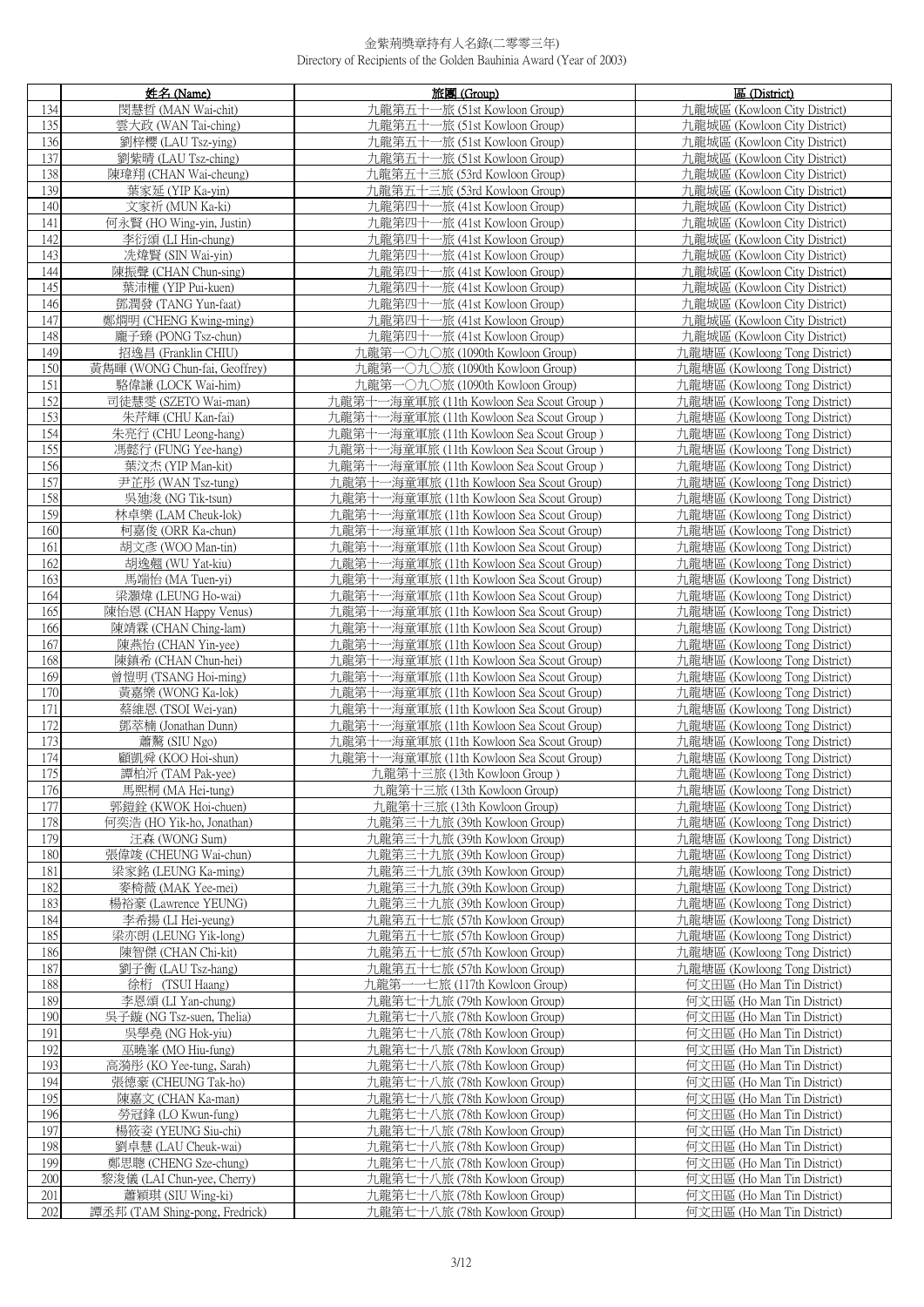|            | 姓名 (Name)                                  | 旅團 (Group)                                                     | 區 (District)                                       |
|------------|--------------------------------------------|----------------------------------------------------------------|----------------------------------------------------|
| 203        | 何穎欣 (HO Wing-yan)                          | 九龍第九十九旅 (99th Kowloon Group)                                   | 何文田區 (Ho Man Tin District)                         |
| 204        | 麥蘏儀 (MAK Wing-yee)                         | 九龍第九十九旅 (99th Kowloon Group)                                   | 何文田區 (Ho Man Tin District)                         |
| 205        | 李怡庭 (LEE Yi-ting)                          | 九龍第二〇五旅 (205th Kowloon Group)                                  | 何文田區 (Ho Man Tin District)                         |
| 206        | 袁文謙 (YUEN Man-him)                         | 九龍第二〇五旅 (205th Kowloon Group)                                  | 何文田區 (Ho Man Tin District)                         |
| 207        | 梁可凝 (LEUNG Ho-ving)                        | 九龍第二〇五旅 (205th Kowloon Group)                                  | 何文田區 (Ho Man Tin District)                         |
| 208        | 黃英傑 (WONG Ying-kit, Jeffrey)               | 九龍第二〇五旅 (205th Kowloon Group)                                  | 何文田區 (Ho Man Tin District)                         |
| 209        | 何耀祖 (HO Yiu-cho)                           | 九龍第八十八旅 (88th Kowloon Group)                                   | 何文田區 (Ho Man Tin District)                         |
| 210        | 李沛思 (LEE Pui-sze)                          | 九龍第八十八旅 (88th Kowloon Group)                                   | 何文田區 (Ho Man Tin District)                         |
| 211        | 梁力元 (LEUNG Lik-yuen)                       | 九龍第八十八旅 (88th Kowloon Group)                                   | 何文田區 (Ho Man Tin District)                         |
| 212        | 陳錦彥 (CHAN Kam-yin)                         | 九龍第八十八旅 (88th Kowloon Group)                                   | 何文田區 (Ho Man Tin District)                         |
| 213        | 葉文熙 (YIP Man-hei)                          | 九龍第八十八旅 (88th Kowloon Group)                                   | 何文田區 (Ho Man Tin District)                         |
| 214        | 羅志揚 (LO Chi-yeung)                         | 九龍第八十八旅 (88th Kowloon Group)                                   | 何文田區 (Ho Man Tin District)                         |
| 215        | 張君健 (CHENG Kwan-kin)                       | 九龍第六海童軍旅 (6th Kowloon Sea Scout Group)                         | 何文田區 (Ho Man Tin District)                         |
| 216        | 陳家熙 (CHAN Ka-hei)                          | 九龍第六海童軍旅 (6th Kowloon Sea Scout Group)                         | 何文田區 (Ho Man Tin District)                         |
| 217        | 劉達桑 (LAU Tat-san)                          | 九龍第六海童軍旅 (6th Kowloon Sea Scout Group)                         | 何文田區 (Ho Man Tin District)                         |
| 218        | 尹君諾 (WAN Kwan-nok)                         | 九龍第一〇〇旅 (100th Kowloon Group)                                  | 旺角區 (Mong Kok District)                            |
| 219        | 朱濼謙 (CHU Lok-him)                          | 九龍第一〇〇旅 (100th Kowloon Group)                                  | 旺角區 (Mong Kok District)                            |
| 220        | 李尚曦 (LEE Sheung-hay)                       | 九龍第一〇〇旅 (100th Kowloon Group)                                  | 旺角區 (Mong Kok District)                            |
| 221        | 李俊毅 (LI Chun-ngai)                         | 九龍第一〇〇旅 (100th Kowloon Group)                                  | 旺角區 (Mong Kok District)                            |
| 222        | 李衍蓉 (Elizabeth LEE)                        | 九龍第一〇〇旅 (100th Kowloon Group)                                  | 旺角區 (Mong Kok District)                            |
| 223        | 潘嘉寶 (PUN Ka-po)                            | 九龍第一〇〇旅 (100th Kowloon Group)                                  | 旺角區 (Mong Kok District)                            |
| 224        | 鄭卓彬 (Ambrose CHENG)                        | 九龍第一〇〇旅 (100th Kowloon Group)                                  | 旺角區 (Mong Kok District)                            |
| 225        | 謝卓杰 (TSE Cheuk-kit, Dwight)                | 九龍第一〇〇旅 (100th Kowloon Group)                                  | 旺角區 (Mong Kok District)                            |
| 226        | 羅子謙 (LO Tze-hymn, Timothy)                 | 九龍第一〇〇旅 (100th Kowloon Group)<br>九龍第一三六旅 (136th Kowloon Group) | 旺角區 (Mong Kok District)                            |
| 227<br>228 | 尹淑君 (WAN Shuk-kwan)<br>王剛 (WONG Kong)      | 九龍第一三六旅 (136th Kowloon Group)                                  | 旺角區 (Mong Kok District)<br>旺角區 (Mong Kok District) |
| 229        | 伍稷暉 (NG Chik-fai)                          | 九龍第一三六旅 (136th Kowloon Group)                                  | 旺角區 (Mong Kok District)                            |
| 230        | 李明康 (LI Ming-hong)                         | 九龍第一三六旅 (136th Kowloon Group)                                  | 旺角區 (Mong Kok District)                            |
| 231        | 梁洛軒 (LEUNG Lok-hin)                        | 九龍第一三六旅 (136th Kowloon Group)                                  | 旺角區 (Mong Kok District)                            |
| 232        | 陳國熹 (CHAN Kwok-hei)                        | 九龍第一三六旅 (136th Kowloon Group)                                  | 旺角區 (Mong Kok District)                            |
| 233        | 陳梓傑 (CHAN Tsz-kit)                         | 九龍第一三六旅 (136th Kowloon Group)                                  | 旺角區 (Mong Kok District)                            |
| 234        | 黃俊傑 (WONG Chun-kit)                        | 九龍第一三六旅 (136th Kowloon Group)                                  | 旺角區 (Mong Kok District)                            |
| 235        | 蕭浩然 (SIU Ho-yin)                           | 九龍第一三六旅 (136th Kowloon Group)                                  | 旺角區 (Mong Kok District)                            |
| 236        | 丁浩民 (TING Ho-man)                          | 九龍第十旅 (10th Kowloon Group)                                     | 旺角區 (Mong Kok District)                            |
| 237        | 林俊昇 (LAM Chun-sing)                        | 九龍第十旅 (10th Kowloon Group)                                     | 旺角區 (Mong Kok District)                            |
| 238        | 黃蕙儀 (WONG Wai-yee)                         | 九龍第十旅 (10th Kowloon Group)                                     | 旺角區 (Mong Kok District)                            |
| 239        | 葉健聰 (YIP Kin-chung)                        | 九龍第十旅 (10th Kowloon Group)                                     | 旺角區 (Mong Kok District)                            |
| 240        | 趙展禧 (CHIU Chin-hei)                        | 九龍第十旅 (10th Kowloon Group)                                     | 旺角區 (Mong Kok District)                            |
| 241<br>242 | 蕭逸隆 (SIU Yat-lung)                         | 九龍第十旅 (10th Kowloon Group)<br>九龍第四旅 (4th Kowloon Group)        | 旺角區 (Mong Kok District)<br>旺角區 (Mong Kok District) |
| 243        | 梁兆熙 (LEUNG Siu-hei)<br>陳建明 (CHAN Kin-ming) | 九龍第四旅 (4th Kowloon Group)                                      | 旺角區 (Mong Kok District)                            |
| 244        | 黎存中 (LAI Chun-chong)                       | 九龍第四旅 (4th Kowloon Group)                                      | 旺角區 (Mong Kok District)                            |
| 245        | 王鈺婷 (WONG Yuk-ting)                        | 九龍第二十一旅 (21st Kowloon Group)                                   | 油尖區 (Yau Tsim District)                            |
| 246        | 車杏璇 (CHEA Hang-suen)                       | 九龍第二十一旅 (21st Kowloon Group)                                   | 油尖區 (Yau Tsim District)                            |
| 247        | 於曉欣 (YEE Hiu-van)                          | 九龍第二十一旅 (21st Kowloon Group)                                   | 油尖區 (Yau Tsim District)                            |
| 248        | 林穎彤 (LAM Wing-tung)                        | 九龍第二十一旅 (21st Kowloon Group)                                   | 油尖區 (Yau Tsim District)                            |
| 249        | 張樂婷 (CHEUNG Lok-ting)                      | 九龍第二十一旅 (21st Kowloon Group)                                   | 油尖區 (Yau Tsim District)                            |
| 250        | 陳敏羚 (CHAN Man-ling)                        | 九龍第二十一旅 (21st Kowloon Group)                                   | 油尖區 (Yau Tsim District)                            |
| 251        | 黃子秋 (WONG Tsz-chau)                        | 九龍第二十一旅 (21st Kowloon Group)                                   | 油尖區 (Yau Tsim District)                            |
| 252        | 談字軒 (TAM Yu-hin)                           | 九龍第二十一旅 (21st Kowloon Group)                                   | 油尖區 (Yau Tsim District)                            |
| 253        | 黎希殷 (LAI Hei-yan)                          | 九龍第二十一旅 (21st Kowloon Group)                                   | 油尖區 (Yau Tsim District)                            |
| 254        | 韓麒達 (HON Ki-tat)                           | 九龍第二十一旅 (21st Kowloon Group)                                   | 油尖區 (Yau Tsim District)                            |
| 255<br>256 | 石勇 (Adrian SHEK)<br>李蔚恒 (LI Wai-hang)      | 九龍第十八旅 (18th Kowloon Group)                                    | 油尖區 (Yau Tsim District)<br>油尖區 (Yau Tsim District) |
| 257        | 施亞朗 (Aaron De Silva)                       | 九龍第十八旅 (18th Kowloon Group)<br>九龍第十八旅 (18th Kowloon Group)     | 油尖區 (Yau Tsim District)                            |
| 258        | 張永健 (CHEUNG Wing-kin)                      | 九龍第十八旅 (18th Kowloon Group)                                    | 油尖區 (Yau Tsim District)                            |
| 259        | 張嘉豪 (CHEUNG Ka-ho)                         | 九龍第十八旅 (18th Kowloon Group)                                    | 油尖區 (Yau Tsim District)                            |
| 260        | 陳子聰 (CHAN Chi-chung)                       | 九龍第十八旅 (18th Kowloon Group)                                    | 油尖區 (Yau Tsim District)                            |
| 261        | 陸東謙 (LUK Tung-him)                         | 九龍第十八旅 (18th Kowloon Group)                                    | 油尖區 (Yau Tsim District)                            |
| 262        | 黃梓峯 (WONG Chi-fung)                        | 九龍第十八旅 (18th Kowloon Group)                                    | 油尖區 (Yau Tsim District)                            |
| 263        | 戴步昇 (TAI Po-sing)                          | 九龍第十八旅 (18th Kowloon Group)                                    | 油尖區 (Yau Tsim District)                            |
| 264        | 譚天褒 (Tam Tin-po)                           | 九龍第十八旅 (18th Kowloon Group)                                    | 油尖區 (Yau Tsim District)                            |
| 265        | 李家衡 (LEE Ka-hang)                          | 九龍第一一九旅 (119th Kowloon Group)                                  | 紅磡區 (Hung Hom District)                            |
| 266        | 林煒健 (LAM Wai-kin)                          | 九龍第一一九旅 (119th Kowloon Group)                                  | 紅磡區 (Hung Hom District)                            |
| 267        | 胡家成 (WU Ka-shing)                          | 九龍第一一九旅 (119th Kowloon Group)                                  | 紅磡區 (Hung Hom District)                            |
| 268        | 陳天茵 (CHAN Tin-yan)                         | 九龍第-<br>一九旅 (119th Kowloon Group)                              | 紅磡區 (Hung Hom District)                            |
| 269<br>270 | 黃嘉麗 (WONG Ka-lai)<br>謝祖兒 (TSE Cho-yi)      | 九龍第一一九旅 (119th Kowloon Group)<br>九龍第一一九旅 (119th Kowloon Group) | 紅磡區 (Hung Hom District)<br>紅磡區 (Hung Hom District) |
| 271        | 李詠詩 (LEE Wing-sze)                         | 九龍第一一五四旅 (1154th Kowloon Group)                                | 紅磡區 (Hung Hom District)                            |
|            |                                            |                                                                |                                                    |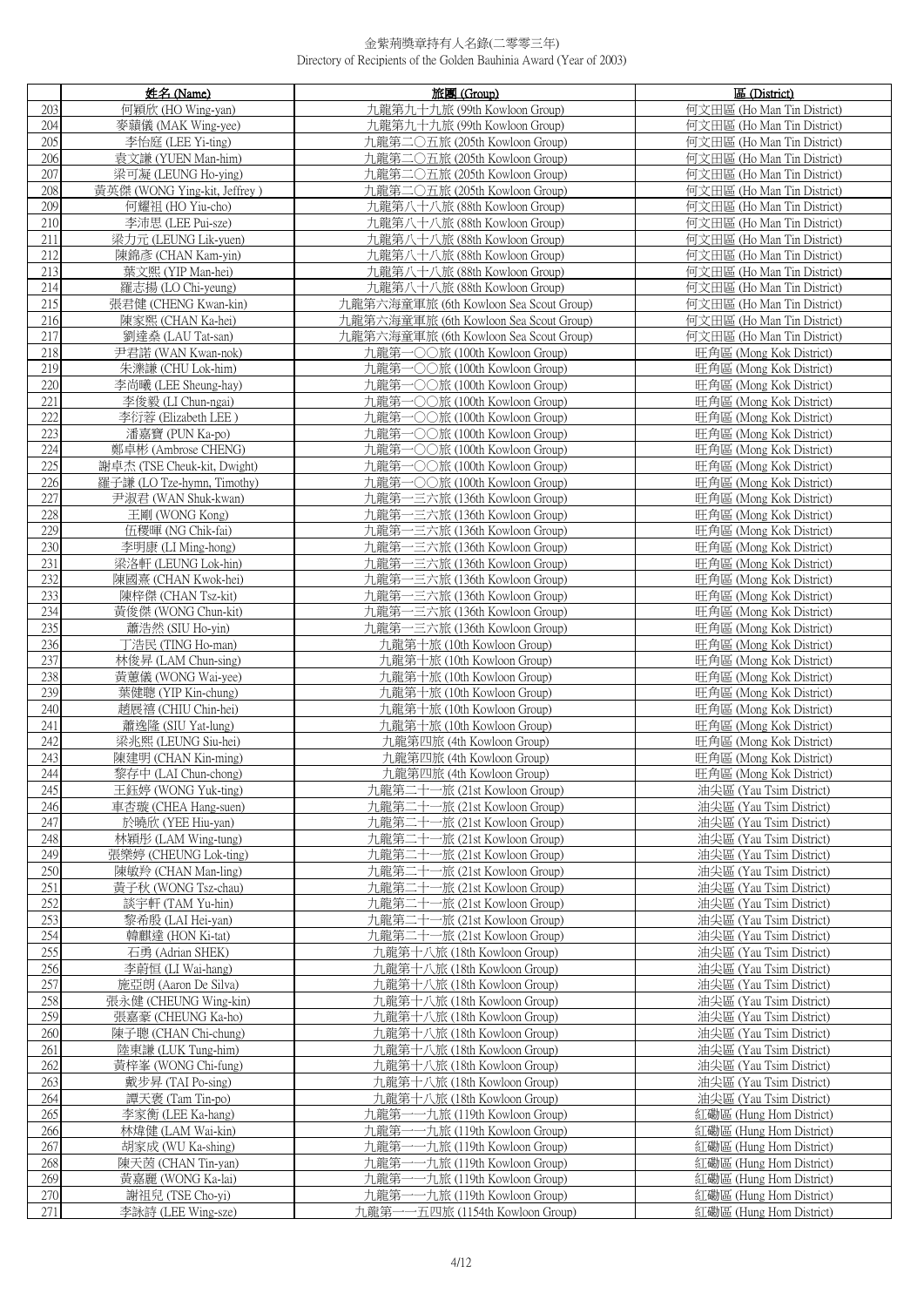|            | 姓名 (Name)                                  | 旅團 (Group)                                                   | 區 (District)                                                             |
|------------|--------------------------------------------|--------------------------------------------------------------|--------------------------------------------------------------------------|
| 272        | 林賽杏 (LAM Choi-hang)                        | -一五四旅 (1154th Kowloon Group)<br>九龍第一                         | 紅磡區 (Hung Hom District)                                                  |
| 273        | 袁可欣 (YUEN Ho-yan)                          | 九龍第一五〇旅 (150th Kowloon Group)                                | 紅磡區 (Hung Hom District)                                                  |
| 274        | 區民樂 (AU Man-lok)                           | 九龍第一五〇旅 (150th Kowloon Group)                                | 红磡區 (Hung Hom District)                                                  |
| 275        | 區志熊 (AU Richard)                           | 九龍第一五〇旅 (150th Kowloon Group)                                | 紅磡區 (Hung Hom District)                                                  |
| 276        | 梁凱雯 (LEUNG Hoi-man)                        | 九龍第一五〇旅 (150th Kowloon Group)                                | 紅磡區 (Hung Hom District)                                                  |
| 277        | 陳彥豪 (CHAN Yin-ho)                          | 九龍第一五〇旅 (150th Kowloon Group)                                | 紅磡區 (Hung Hom District)                                                  |
| 278        | 麥思瑜 (MAK Sze-yu)                           | 九龍第一五〇旅 (150th Kowloon Group)                                | 紅磡區 (Hung Hom District)                                                  |
| 279        | 鍾建邦 (CHUNG Kin-pong)                       | 九龍第一五〇旅 (150th Kowloon Group)                                | 紅磡區 (Hung Hom District)                                                  |
| 280        | 張浩軒 (CHEUNG Ho-hin)                        | 九龍第一海童軍旅 (1st Kowloon Sea Scout Group)                       | 紅磡區 (Hung Hom District)                                                  |
| 281        | 黃國健 (WONG Kwok-kin)                        | 九龍第一海童軍旅 (1st Kowloon Sea Scout Group)                       | 紅磡區 (Hung Hom District)                                                  |
| 282        | 歐陽肇聰 (AU YEUNG Siu-chung)                  | 九龍第一海童軍旅 (1st Kowloon Sea Scout Group)                       | 红磡區 (Hung Hom District)                                                  |
| 283        | 周倩如 (CHOW Sin-yu)                          | 九龍第八十旅 (80th Kowloon Group)                                  | 紅磡區 (Hung Hom District)                                                  |
| 284        | 林永彥 (LAM Wing-yin)                         | 九龍第八十旅 (80th Kowloon Group)                                  | 紅磡區 (Hung Hom District)                                                  |
| 285        | 高駿桉 (KO Chun-on)                           | 九龍第八十旅 (80th Kowloon Group)                                  | 紅磡區 (Hung Hom District)                                                  |
| 286        | 郭薏君 (KWOK Yi-kwan, Viola)                  | 九龍第八十旅 (80th Kowloon Group)                                  | 红磡區 (Hung Hom District)                                                  |
| 287        | 陳俊軒 (CHAN Chun-hin)                        | 九龍第八十旅 (80th Kowloon Group)                                  | 紅磡區 (Hung Hom District)                                                  |
| 288        | 陳傲風 (CHAN Ngo-fung)                        | 九龍第八十旅 (80th Kowloon Group)                                  | 紅磡區 (Hung Hom District)                                                  |
| 289        | 王升宏 (WONG Sing-wang)                       | 九龍第四十三旅 (43rd Kowloon Group)                                 | 紅磡區 (Hung Hom District)                                                  |
| 290        | 姚志韜 (YIU Chi-to)                           | 九龍第四十三旅 (43rd Kowloon Group)                                 | 紅磡區 (Hung Hom District)                                                  |
| 291        | 容志康 (YUNG Chi-hong)                        | 九龍第四十三旅 (43rd Kowloon Group)                                 | 紅磡區 (Hung Hom District)                                                  |
| 292        | 張希信 (CHEUNG Hasan)                         | 九龍第四十三旅 (43rd Kowloon Group)                                 | 紅磡區 (Hung Hom District)                                                  |
| 293        | 黃正陽 (WONG Ching-yeung)                     | 九龍第四十三旅 (43rd Kowloon Group)                                 | 紅磡區 (Hung Hom District)                                                  |
| 294        | 孫梓傑 (SUEN Chi-kit)                         | 九龍第一〇二旅 (102nd Kowloon Group)                                | 深水埗西區 (Sham Shui Po West District)                                       |
| 295        | 區膺祺 (AU Ying-ki)                           | 九龍第一〇二旅 (102nd Kowloon Group)                                | 深水埗西區 (Sham Shui Po West District)                                       |
| 296        | 伍滙業 (NG Wui-yip)                           | 九龍第一八七旅 (187th Kowloon Group)                                | 深水埗西區 (Sham Shui Po West District)                                       |
| 297        | 伍滙櫻 (NG Wui-ying)                          | 九龍第一八七旅 (187th Kowloon Group)                                | 深水埗西區 (Sham Shui Po West District)                                       |
| 298<br>299 | 梁景峰 (LEUNG King-fung)                      | 九龍第一八七旅 (187th Kowloon Group)                                | 深水埗西區 (Sham Shui Po West District)                                       |
| 300        | 陳灝樺 (CHAN Ho-wa)<br>黃希彤 (WONG Hei-tung)    | 九龍第九十旅 (90th Kowloon Group)<br>九龍第九十旅 (90th Kowloon Group)   | 深水埗西區 (Sham Shui Po West District)<br>深水埗西區 (Sham Shui Po West District) |
| 301        | 楊浩欣 (YEUNG Ho-yan)                         | 九龍第九十旅 (90th Kowloon Group)                                  | 深水埗西區 (Sham Shui Po West District)                                       |
| 302        | 謝明暉 (TSE Ming-fai)                         | 九龍第九十旅 (90th Kowloon Group)                                  | 深水埗西區 (Sham Shui Po West District)                                       |
| 303        | 蘇加軒 (SO Ka-hin)                            | 九龍第九十旅 (90th Kowloon Group)                                  | 深水埗西區 (Sham Shui Po West District)                                       |
| 304        | 陳盈慧 (CHAN Ying-wai)                        | 九龍第二五五旅 (255th Kowloon Group)                                | 深水埗西區 (Sham Shui Po West District)                                       |
| 305        | 黃雪雯 (WONG Suet-man)                        | 九龍第二五五旅 (255th Kowloon Group)                                | 深水埗西區 (Sham Shui Po West District)                                       |
| 306        | 甄穎儀 (YUN Wing-yee)                         | 九龍第二五五旅 (255th Kowloon Group)                                | 深水埗西區 (Sham Shui Po West District)                                       |
| 307        | 趙汝恒 (CHIU Yu-hang)                         | 九龍第二五五旅 (255th Kowloon Group)                                | 深水埗西區 (Sham Shui Po West District)                                       |
| 308        | 趙冠昌 (CHIU Kwun-cheong)                     | 九龍第二五五旅 (255th Kowloon Group)                                | 深水埗西區 (Sham Shui Po West District)                                       |
| 309        | 鄧希賢 (TANG Hei-vin)                         | 九龍第二五五旅 (255th Kowloon Group)                                | 深水埗西區 (Sham Shui Po West District)                                       |
| 310        | 鄺卓祺 (KWONG Cheuk-ki)                       | 九龍第二五五旅 (255th Kowloon Group)                                | 深水埗西區 (Sham Shui Po West District)                                       |
| 311        | 蘇詠羚 (SO Wing-ling)                         | 九龍第二五五旅 (255th Kowloon Group)                                | 深水埗西區 (Sham Shui Po West District)                                       |
| 312<br>313 | 方仕勝 (FONG Sze-shing)                       | 九龍第五十四旅 (54th Kowloon Group)<br>九龍第五十四旅 (54th Kowloon Group) | 深水埗西區 (Sham Shui Po West District)                                       |
| 314        | 王達翔 (WONG Tat-cheung)<br>李惠欣 (LEE Wai-yan) | 九龍第五十四旅 (54th Kowloon Group)                                 | 深水埗西區 (Sham Shui Po West District)<br>深水埗西區 (Sham Shui Po West District) |
| 315        | 林詩敏 (LAM Sze-man)                          | 九龍第五十四旅 (54th Kowloon Group)                                 | 深水埗西區 (Sham Shui Po West District)                                       |
| 316        | 張欣然 (CHEUNG Yan-vin)                       | 九龍第五十四旅 (54th Kowloon Group)                                 | 深水埗西區 (Sham Shui Po West District)                                       |
| 317        | 陳珈錡 (CHAN Ka-ki)                           | 九龍第五十四旅 (54th Kowloon Group)                                 | 深水埗西區 (Sham Shui Po West District)                                       |
| 318        | 陳鈞浩 (CHAN Kwan-ho)                         | 九龍第五十四旅 (54th Kowloon Group)                                 | 深水埗西區 (Sham Shui Po West District)                                       |
| 319        | 葉曉琳 (YIP Hiu-lam)                          | 九龍第五十四旅 (54th Kowloon Group)                                 | 深水埗西區 (Sham Shui Po West District)                                       |
| 320        | 李樂晞 (LEE Lok-hay)                          | 九龍第一四一旅 (141st Kowloon Group)                                | 深水埗東區 (Sham Shui Po East District)                                       |
| 321        | 陳健勤 (CHAN Kin-kan)                         | 九龍第一四一旅 (141st Kowloon Group)                                | 深水埗東區 (Sham Shui Po East District)                                       |
| 322        | 楊附修 (YEUNG Fu-sau, Finsen)                 | 九龍第一四一旅 (141st Kowloon Group)                                | 深水埗東區 (Sham Shui Po East District)                                       |
| 323        | 楊附陞 (YEUNG Fu-sing, Bruce)                 | 九龍第一四一旅 (141st Kowloon Group)                                | 深水埗東區 (Sham Shui Po East District)                                       |
| 324        | 楊菀琳 (YEUNG Yuen-lam, Selena)               | 九龍第一四一旅 (141st Kowloon Group)                                | 深水埗東區 (Sham Shui Po East District)                                       |
| 325        | 吳皓謙 (NG Ho-him)                            | 九龍第三旅 (3rd Kowloon Group)                                    | 深水埗東區 (Sham Shui Po East District)                                       |
| 326        | 吳嘉誠 (NG Ka-shing)                          | 九龍第三旅 (3rd Kowloon Group)                                    | 深水埗東區 (Sham Shui Po East District)                                       |
| 327<br>328 | 梁嘉桓 (LEUNG Ka-wun)<br>黃瑞欣 (WONG Shui-yan)  | 九龍第三旅 (3rd Kowloon Group)<br>九龍第三旅 (3rd Kowloon Group)       | 深水埗東區 (Sham Shui Po East District)<br>深水埗東區 (Sham Shui Po East District) |
| 329        | 廖卓軒 (LUI Cheuk-hin)                        | 九龍第三旅 (3rd Kowloon Group)                                    | 深水埗東區 (Sham Shui Po East District)                                       |
| 330        | 吳錫麟 (NG Shek-lun)                          | 九龍第六十二旅 (62nd Kowloon Group)                                 | 深水埗東區 (Sham Shui Po East District)                                       |
| 331        | 李家銘 (LEE Ka-ming)                          | 九龍第六十二旅 (62nd Kowloon Group)                                 | 深水埗東區 (Sham Shui Po East District)                                       |
| 332        | 李健銘 (LEE Kin-ming)                         | 九龍第六十二旅 (62nd Kowloon Group)                                 | 深水埗東區 (Sham Shui Po East District)                                       |
| 333        | 林宇康 (LAM Yu-hong)                          | 九龍第六十二旅 (62nd Kowloon Group)                                 | 深水埗東區 (Sham Shui Po East District)                                       |
| 334        | 原進穎 (YUEN Tsun-wing)                       | 九龍第六十二旅 (62nd Kowloon Group)                                 | 深水埗東區 (Sham Shui Po East District)                                       |
| 335        | 陳易駿 (CHAN Yik-chun)                        | 九龍第六十二旅 (62nd Kowloon Group)                                 | 深水埗東區 (Sham Shui Po East District)                                       |
| 336        | 陳嘉豪 (CHAN Ka-ho)                           | 九龍第六十二旅 (62nd Kowloon Group)                                 | 深水埗東區 (Sham Shui Po East District)                                       |
| 337        | 麥竣陞 (MAK Chun-sing)                        | 九龍第六十二旅 (62nd Kowloon Group)                                 | 深水埗東區 (Sham Shui Po East District)                                       |
| 338        | 羅晞彤 (Albert LO)                            | 九龍第六十二旅 (62nd Kowloon Group)                                 | 深水埗東區 (Sham Shui Po East District)                                       |
| 339        | 容慎行 (YUNG Sen-hang)                        | 九龍第一二〇一旅 (1201st Kowloon Group)                              | 深旺區 (Sham Mong District)                                                 |
| 340        | 許卓行 (HUI Cheuk-hang)                       | 九龍第一二〇一旅 (1201st Kowloon Group)                              | 深旺區 (Sham Mong District)                                                 |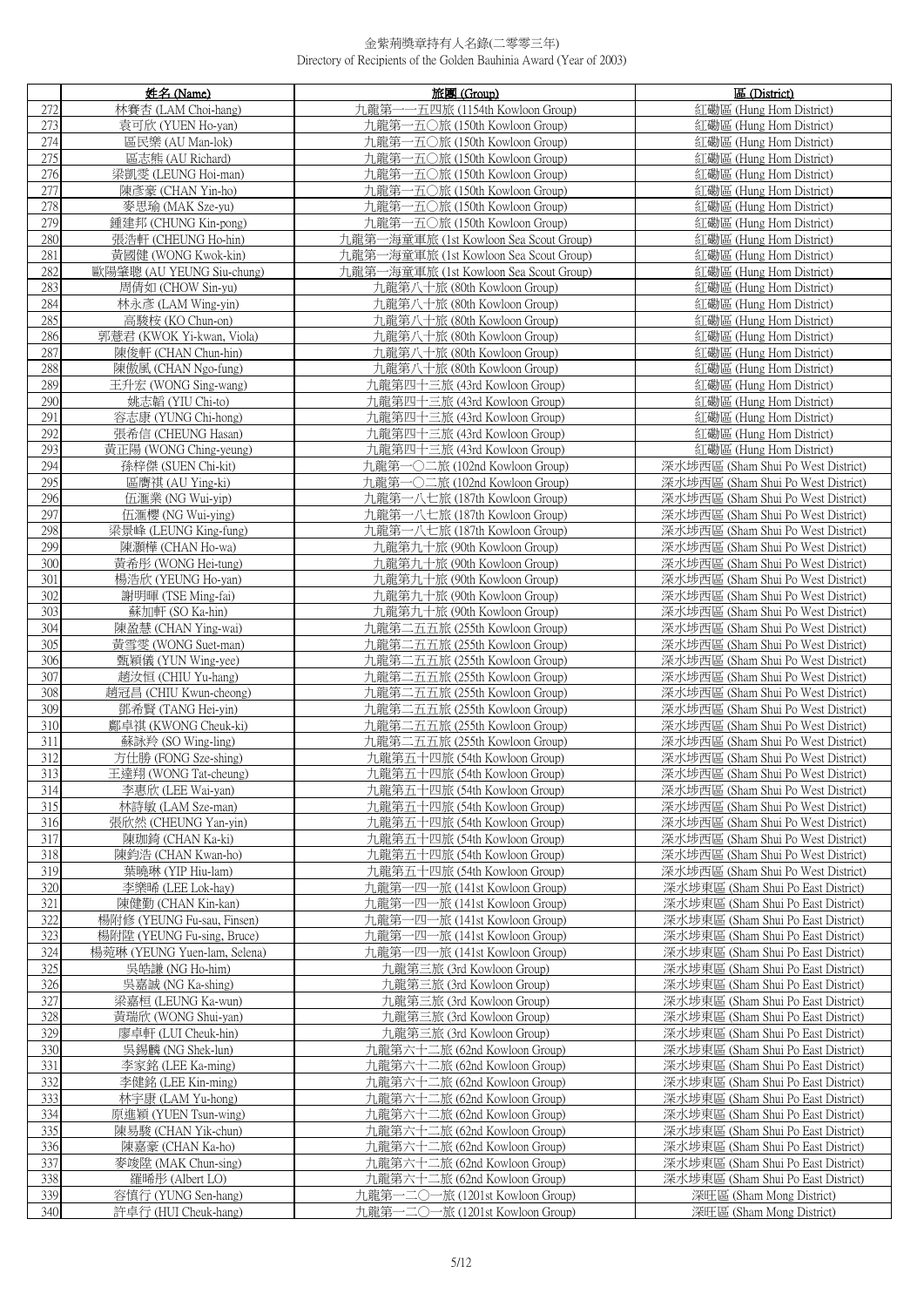|     | 姓名 (Name)                | 旅團 (Group)                      | 區 (District)             |
|-----|--------------------------|---------------------------------|--------------------------|
| 341 | 喻芷彤 (YU Tsz-tung)        | 九龍第一二〇一旅 (1201st Kowloon Group) | 深旺區 (Sham Mong District) |
| 342 | 趙郁蕾 (CHIU Yuk-lui)       | 九龍第一二〇一旅 (1201st Kowloon Group) | 深旺區 (Sham Mong District) |
| 343 | 韓駿然 (HON Chun-yin, Marc) | 九龍第一二〇一旅 (1201st Kowloon Group) | 深旺區 (Sham Mong District) |
| 344 | 朱鎮南 (CHU Chun-nam)       | 九龍第二四九旅 (249th Kowloon Group)   | 深旺區 (Sham Mong District) |
| 345 | 張鎮昇 (CHEUNG Chun-sing)   | 九龍第二四九旅 (249th Kowloon Group)   | 深旺區 (Sham Mong District) |
| 346 | 梁泰來 (LEUNG Taylor)       | 九龍第二四九旅 (249th Kowloon Group)   | 深旺區 (Sham Mong District) |
| 347 | 陳穎嘉 (CHAN Wing-ka)       | 九龍第二四九旅 (249th Kowloon Group)   | 深旺區 (Sham Mong District) |
| 348 | 曾錫安 (GUN Shek-on)        | 九龍第二四九旅 (249th Kowloon Group)   | 深旺區 (Sham Mong District) |
| 349 | 黃瑤 (WONG Yiu)            | 九龍第二四九旅 (249th Kowloon Group)   | 深旺區 (Sham Mong District) |
| 350 | 魏俊 (NGAI Jun)            | 九龍第二四九旅 (249th Kowloon Group)   | 深旺區 (Sham Mong District) |
| 351 | 「嘉淇 (TING Ka-ki, Kevin)  | 九龍第六十五旅 (65th Kowloon Group)    | 深旺區 (Sham Mong District) |
| 352 | 馬卓安 (MA Leon Joe)        | 九龍第六十五旅 (65th Kowloon Group)    | 深旺區 (Sham Mong District) |
| 353 | 區文韶 (Wilson AU)          | 九龍第六十五旅 (65th Kowloon Group)    | 深旺區 (Sham Mong District) |
| 354 | 陳元鈞 (CHAN Yuen-kwan)     | 九龍第六十五旅 (65th Kowloon Group)    | 深旺區 (Sham Mong District) |
| 355 | 楊景霖 (YEUNG King-lam)     | 九龍第六十五旅 (65th Kowloon Group)    | 深旺區 (Sham Mong District) |
| 356 | 劉宇軒 (LAU Yu-hin)         | 九龍第六十五旅 (65th Kowloon Group)    | 深旺區 (Sham Mong District) |

# 東九龍地域 (Kowloon East Region)

| 東九龍第一三一旅 (131st East Kowloon Group)<br>357<br>李樂陶 (LI Lok-tao)<br>九龍灣區 (Kowloon Bay District)<br>358<br>東九龍第一三一旅 (131st East Kowloon Group)<br>胡梓俊 (WU Tsz-chun)<br>九龍灣區 (Kowloon Bay District)<br>359<br>東九龍第一三一旅 (131st East Kowloon Group)<br>九龍灣區 (Kowloon Bay District)<br>麥子豐 (MAK Tsz-fung)<br>360<br>東九龍第一三一旅 (131st East Kowloon Group)<br>謝耀霆 (TSE Yiu-ting)<br>九龍灣區 (Kowloon Bay District)<br>361<br>東九龍第一三一旅 (131st East Kowloon Group)<br>羅浚鈴 (LAW Tsun-cheun)<br>九龍灣區 (Kowloon Bay District)<br>362<br>東九龍第一三八旅 (138th East Kowloon Group)<br>伍頌軒 (NG Chung-hin)<br>九龍灣區 (Kowloon Bay District)<br>363<br>東九龍第一三八旅 (138th East Kowloon Group)<br>何琬婷 (HO Yuen-ting)<br>九龍灣區 (Kowloon Bay District)<br>364<br>吳婉雯 (NG Yuen-man)<br>東九龍第一三八旅 (138th East Kowloon Group)<br>九龍灣區 (Kowloon Bay District)<br>365<br>東九龍第一三八旅 (138th East Kowloon Group)<br>李正浩 (LI Ching-ho)<br>九龍灣區 (Kowloon Bay District)<br>366<br>東九龍第一三八旅 (138th East Kowloon Group)<br>周昊齊 (CHOW Ho-chai)<br>九龍灣區 (Kowloon Bay District)<br>367<br>張偉敏 (CHEUNG Wai-man)<br>東九龍第一三八旅 (138th East Kowloon Group)<br>九龍灣區 (Kowloon Bay District)<br>368<br>張詠琳 (CHEUNG Wing-lam)<br>東九龍第一三八旅 (138th East Kowloon Group)<br>九龍灣區 (Kowloon Bay District)<br>369<br>張蒨 (CHEUNG Sin)<br>東九龍第一三八旅 (138th East Kowloon Group)<br>九龍灣區 (Kowloon Bay District)<br>370<br>張霆震 (CHEUNG Ting-chun)<br>東九龍第一三八旅 (138th East Kowloon Group)<br>九龍灣區 (Kowloon Bay District)<br>371<br>東九龍第一三八旅 (138th East Kowloon Group)<br>黃穎文 (WONG Wing-man)<br>九龍灣區 (Kowloon Bay District)<br>372<br>楊家詠 (YEUNG Ka-wing)<br>東九龍第一三八旅 (138th East Kowloon Group)<br>九龍灣區 (Kowloon Bay District)<br>373<br>東九龍第一三八旅 (138th East Kowloon Group)<br>楊浩鋒 (YEUNG Ho-fung)<br>九龍灣區 (Kowloon Bay District)<br>374<br>東九龍第一三八旅 (138th East Kowloon Group)<br>九龍灣區 (Kowloon Bay District)<br>楊景洋 (YEUNG King-yeung)<br>375<br>鄭子誠 (CHENG Tsz-shing)<br>東九龍第一三八旅 (138th East Kowloon Group)<br>九龍灣區 (Kowloon Bay District)<br>376<br>東九龍第一三八旅 (138th East Kowloon Group)<br>黎詩敏 (LAI Sze-man)<br>九龍灣區 (Kowloon Bay District)<br>377<br>盧佩儀 (LO Pui-yee)<br>東九龍第一三八旅 (138th East Kowloon Group)<br>九龍灣區 (Kowloon Bay District)<br>378<br>九龍灣區 (Kowloon Bay District)<br>謝曉峰 (TSE Hiu-fung)<br>東九龍第一三八旅 (138th East Kowloon Group)<br>379<br>王琳 (WONG Lin)<br>東九龍第一六五旅 (165th East Kowloon Group)<br>九龍灣區 (Kowloon Bay District)<br>380<br>周靄兒 (CHOW Oi-yee)<br>東九龍第一六五旅 (165th East Kowloon Group)<br>九龍灣區 (Kowloon Bay District)<br>381<br>東九龍第一六五旅 (165th East Kowloon Group)<br>林可祺 (LAM Ho-ki)<br>九龍灣區 (Kowloon Bay District)<br>382<br>梁嘉俊 (LEUNG Ka-chun)<br>東九龍第一六五旅 (165th East Kowloon Group)<br>九龍灣區 (Kowloon Bay District)<br>383<br>九龍灣區 (Kowloon Bay District)<br>陳冠宏 (CHAN Kwun-wang)<br>東九龍第一六五旅 (165th East Kowloon Group)<br>384<br>陳熙桐 (CHAN Hei-tung)<br>東九龍第一六五旅 (165th East Kowloon Group)<br>九龍灣區 (Kowloon Bay District)<br>385<br>黃楚翹 (WONG Chor-kin)<br>東九龍第一六五旅 (165th East Kowloon Group)<br>九龍灣區 (Kowloon Bay District)<br>386<br>廖子南 (LIU Chi-nam)<br>東九龍第一六五旅 (165th East Kowloon Group)<br>九龍灣區 (Kowloon Bay District)<br>387<br>鄧冠勳 (TANG Kwan-fan)<br>東九龍第一六五旅 (165th East Kowloon Group)<br>九龍灣區 (Kowloon Bay District)<br>388<br>簡立德 (KAN Lap-tak)<br>東九龍第一六五旅 (165th East Kowloon Group)<br>九龍灣區 (Kowloon Bay District)<br>389<br>東九龍第一〇七七旅 (1077th East Kowloon Group)<br>謝卓晉 (TSE Cheuk-chun)<br>西貢區 (Sai Kung District)<br>390<br>李卓霖 (LI Cheuk-lam)<br>東九龍第一七三旅 (173rd East Kowloon Group)<br>西貢區 (Sai Kung District)<br>391<br>翁嘉絡 (YUNG Ka-lok)<br>東九龍第一七三旅 (173rd East Kowloon Group)<br>西貢區 (Sai Kung District)<br>392<br>章婉彤 (CHEUNG Yuen-tung)<br>東九龍第一七三旅 (173rd East Kowloon Group)<br>西貢區 (Sai Kung District)<br>393<br>東九龍第一七三旅 (173rd East Kowloon Group)<br>陳子浚 (CHAN Tsz-tsun)<br>西貢區 (Sai Kung District)<br>394<br>陳楚文 (CHAN Cho-man)<br>東九龍第一七三旅 (173rd East Kowloon Group)<br>西貢區 (Sai Kung District)<br>395 | 姓名 (Name)          | 旅團 (Group)                          | 區 (District)            |
|------------------------------------------------------------------------------------------------------------------------------------------------------------------------------------------------------------------------------------------------------------------------------------------------------------------------------------------------------------------------------------------------------------------------------------------------------------------------------------------------------------------------------------------------------------------------------------------------------------------------------------------------------------------------------------------------------------------------------------------------------------------------------------------------------------------------------------------------------------------------------------------------------------------------------------------------------------------------------------------------------------------------------------------------------------------------------------------------------------------------------------------------------------------------------------------------------------------------------------------------------------------------------------------------------------------------------------------------------------------------------------------------------------------------------------------------------------------------------------------------------------------------------------------------------------------------------------------------------------------------------------------------------------------------------------------------------------------------------------------------------------------------------------------------------------------------------------------------------------------------------------------------------------------------------------------------------------------------------------------------------------------------------------------------------------------------------------------------------------------------------------------------------------------------------------------------------------------------------------------------------------------------------------------------------------------------------------------------------------------------------------------------------------------------------------------------------------------------------------------------------------------------------------------------------------------------------------------------------------------------------------------------------------------------------------------------------------------------------------------------------------------------------------------------------------------------------------------------------------------------------------------------------------------------------------------------------------------------------------------------------------------------------------------------------------------------------------------------------------------------------------------------------------------------------------------------------------------------------------------------------------------------------------------------------------------------------------------------------------------------------------------------------------------------------------------------------------------------------------------------------------------------------------------------------------------------------------------------------------------------------------------------------------------------------------------------------------------------------------------------------------------------------------------------------------------------------------------------------------------------------------------------------------|--------------------|-------------------------------------|-------------------------|
|                                                                                                                                                                                                                                                                                                                                                                                                                                                                                                                                                                                                                                                                                                                                                                                                                                                                                                                                                                                                                                                                                                                                                                                                                                                                                                                                                                                                                                                                                                                                                                                                                                                                                                                                                                                                                                                                                                                                                                                                                                                                                                                                                                                                                                                                                                                                                                                                                                                                                                                                                                                                                                                                                                                                                                                                                                                                                                                                                                                                                                                                                                                                                                                                                                                                                                                                                                                                                                                                                                                                                                                                                                                                                                                                                                                                                                                                                                            |                    |                                     |                         |
|                                                                                                                                                                                                                                                                                                                                                                                                                                                                                                                                                                                                                                                                                                                                                                                                                                                                                                                                                                                                                                                                                                                                                                                                                                                                                                                                                                                                                                                                                                                                                                                                                                                                                                                                                                                                                                                                                                                                                                                                                                                                                                                                                                                                                                                                                                                                                                                                                                                                                                                                                                                                                                                                                                                                                                                                                                                                                                                                                                                                                                                                                                                                                                                                                                                                                                                                                                                                                                                                                                                                                                                                                                                                                                                                                                                                                                                                                                            |                    |                                     |                         |
|                                                                                                                                                                                                                                                                                                                                                                                                                                                                                                                                                                                                                                                                                                                                                                                                                                                                                                                                                                                                                                                                                                                                                                                                                                                                                                                                                                                                                                                                                                                                                                                                                                                                                                                                                                                                                                                                                                                                                                                                                                                                                                                                                                                                                                                                                                                                                                                                                                                                                                                                                                                                                                                                                                                                                                                                                                                                                                                                                                                                                                                                                                                                                                                                                                                                                                                                                                                                                                                                                                                                                                                                                                                                                                                                                                                                                                                                                                            |                    |                                     |                         |
|                                                                                                                                                                                                                                                                                                                                                                                                                                                                                                                                                                                                                                                                                                                                                                                                                                                                                                                                                                                                                                                                                                                                                                                                                                                                                                                                                                                                                                                                                                                                                                                                                                                                                                                                                                                                                                                                                                                                                                                                                                                                                                                                                                                                                                                                                                                                                                                                                                                                                                                                                                                                                                                                                                                                                                                                                                                                                                                                                                                                                                                                                                                                                                                                                                                                                                                                                                                                                                                                                                                                                                                                                                                                                                                                                                                                                                                                                                            |                    |                                     |                         |
|                                                                                                                                                                                                                                                                                                                                                                                                                                                                                                                                                                                                                                                                                                                                                                                                                                                                                                                                                                                                                                                                                                                                                                                                                                                                                                                                                                                                                                                                                                                                                                                                                                                                                                                                                                                                                                                                                                                                                                                                                                                                                                                                                                                                                                                                                                                                                                                                                                                                                                                                                                                                                                                                                                                                                                                                                                                                                                                                                                                                                                                                                                                                                                                                                                                                                                                                                                                                                                                                                                                                                                                                                                                                                                                                                                                                                                                                                                            |                    |                                     |                         |
|                                                                                                                                                                                                                                                                                                                                                                                                                                                                                                                                                                                                                                                                                                                                                                                                                                                                                                                                                                                                                                                                                                                                                                                                                                                                                                                                                                                                                                                                                                                                                                                                                                                                                                                                                                                                                                                                                                                                                                                                                                                                                                                                                                                                                                                                                                                                                                                                                                                                                                                                                                                                                                                                                                                                                                                                                                                                                                                                                                                                                                                                                                                                                                                                                                                                                                                                                                                                                                                                                                                                                                                                                                                                                                                                                                                                                                                                                                            |                    |                                     |                         |
|                                                                                                                                                                                                                                                                                                                                                                                                                                                                                                                                                                                                                                                                                                                                                                                                                                                                                                                                                                                                                                                                                                                                                                                                                                                                                                                                                                                                                                                                                                                                                                                                                                                                                                                                                                                                                                                                                                                                                                                                                                                                                                                                                                                                                                                                                                                                                                                                                                                                                                                                                                                                                                                                                                                                                                                                                                                                                                                                                                                                                                                                                                                                                                                                                                                                                                                                                                                                                                                                                                                                                                                                                                                                                                                                                                                                                                                                                                            |                    |                                     |                         |
|                                                                                                                                                                                                                                                                                                                                                                                                                                                                                                                                                                                                                                                                                                                                                                                                                                                                                                                                                                                                                                                                                                                                                                                                                                                                                                                                                                                                                                                                                                                                                                                                                                                                                                                                                                                                                                                                                                                                                                                                                                                                                                                                                                                                                                                                                                                                                                                                                                                                                                                                                                                                                                                                                                                                                                                                                                                                                                                                                                                                                                                                                                                                                                                                                                                                                                                                                                                                                                                                                                                                                                                                                                                                                                                                                                                                                                                                                                            |                    |                                     |                         |
|                                                                                                                                                                                                                                                                                                                                                                                                                                                                                                                                                                                                                                                                                                                                                                                                                                                                                                                                                                                                                                                                                                                                                                                                                                                                                                                                                                                                                                                                                                                                                                                                                                                                                                                                                                                                                                                                                                                                                                                                                                                                                                                                                                                                                                                                                                                                                                                                                                                                                                                                                                                                                                                                                                                                                                                                                                                                                                                                                                                                                                                                                                                                                                                                                                                                                                                                                                                                                                                                                                                                                                                                                                                                                                                                                                                                                                                                                                            |                    |                                     |                         |
|                                                                                                                                                                                                                                                                                                                                                                                                                                                                                                                                                                                                                                                                                                                                                                                                                                                                                                                                                                                                                                                                                                                                                                                                                                                                                                                                                                                                                                                                                                                                                                                                                                                                                                                                                                                                                                                                                                                                                                                                                                                                                                                                                                                                                                                                                                                                                                                                                                                                                                                                                                                                                                                                                                                                                                                                                                                                                                                                                                                                                                                                                                                                                                                                                                                                                                                                                                                                                                                                                                                                                                                                                                                                                                                                                                                                                                                                                                            |                    |                                     |                         |
|                                                                                                                                                                                                                                                                                                                                                                                                                                                                                                                                                                                                                                                                                                                                                                                                                                                                                                                                                                                                                                                                                                                                                                                                                                                                                                                                                                                                                                                                                                                                                                                                                                                                                                                                                                                                                                                                                                                                                                                                                                                                                                                                                                                                                                                                                                                                                                                                                                                                                                                                                                                                                                                                                                                                                                                                                                                                                                                                                                                                                                                                                                                                                                                                                                                                                                                                                                                                                                                                                                                                                                                                                                                                                                                                                                                                                                                                                                            |                    |                                     |                         |
|                                                                                                                                                                                                                                                                                                                                                                                                                                                                                                                                                                                                                                                                                                                                                                                                                                                                                                                                                                                                                                                                                                                                                                                                                                                                                                                                                                                                                                                                                                                                                                                                                                                                                                                                                                                                                                                                                                                                                                                                                                                                                                                                                                                                                                                                                                                                                                                                                                                                                                                                                                                                                                                                                                                                                                                                                                                                                                                                                                                                                                                                                                                                                                                                                                                                                                                                                                                                                                                                                                                                                                                                                                                                                                                                                                                                                                                                                                            |                    |                                     |                         |
|                                                                                                                                                                                                                                                                                                                                                                                                                                                                                                                                                                                                                                                                                                                                                                                                                                                                                                                                                                                                                                                                                                                                                                                                                                                                                                                                                                                                                                                                                                                                                                                                                                                                                                                                                                                                                                                                                                                                                                                                                                                                                                                                                                                                                                                                                                                                                                                                                                                                                                                                                                                                                                                                                                                                                                                                                                                                                                                                                                                                                                                                                                                                                                                                                                                                                                                                                                                                                                                                                                                                                                                                                                                                                                                                                                                                                                                                                                            |                    |                                     |                         |
|                                                                                                                                                                                                                                                                                                                                                                                                                                                                                                                                                                                                                                                                                                                                                                                                                                                                                                                                                                                                                                                                                                                                                                                                                                                                                                                                                                                                                                                                                                                                                                                                                                                                                                                                                                                                                                                                                                                                                                                                                                                                                                                                                                                                                                                                                                                                                                                                                                                                                                                                                                                                                                                                                                                                                                                                                                                                                                                                                                                                                                                                                                                                                                                                                                                                                                                                                                                                                                                                                                                                                                                                                                                                                                                                                                                                                                                                                                            |                    |                                     |                         |
|                                                                                                                                                                                                                                                                                                                                                                                                                                                                                                                                                                                                                                                                                                                                                                                                                                                                                                                                                                                                                                                                                                                                                                                                                                                                                                                                                                                                                                                                                                                                                                                                                                                                                                                                                                                                                                                                                                                                                                                                                                                                                                                                                                                                                                                                                                                                                                                                                                                                                                                                                                                                                                                                                                                                                                                                                                                                                                                                                                                                                                                                                                                                                                                                                                                                                                                                                                                                                                                                                                                                                                                                                                                                                                                                                                                                                                                                                                            |                    |                                     |                         |
|                                                                                                                                                                                                                                                                                                                                                                                                                                                                                                                                                                                                                                                                                                                                                                                                                                                                                                                                                                                                                                                                                                                                                                                                                                                                                                                                                                                                                                                                                                                                                                                                                                                                                                                                                                                                                                                                                                                                                                                                                                                                                                                                                                                                                                                                                                                                                                                                                                                                                                                                                                                                                                                                                                                                                                                                                                                                                                                                                                                                                                                                                                                                                                                                                                                                                                                                                                                                                                                                                                                                                                                                                                                                                                                                                                                                                                                                                                            |                    |                                     |                         |
|                                                                                                                                                                                                                                                                                                                                                                                                                                                                                                                                                                                                                                                                                                                                                                                                                                                                                                                                                                                                                                                                                                                                                                                                                                                                                                                                                                                                                                                                                                                                                                                                                                                                                                                                                                                                                                                                                                                                                                                                                                                                                                                                                                                                                                                                                                                                                                                                                                                                                                                                                                                                                                                                                                                                                                                                                                                                                                                                                                                                                                                                                                                                                                                                                                                                                                                                                                                                                                                                                                                                                                                                                                                                                                                                                                                                                                                                                                            |                    |                                     |                         |
|                                                                                                                                                                                                                                                                                                                                                                                                                                                                                                                                                                                                                                                                                                                                                                                                                                                                                                                                                                                                                                                                                                                                                                                                                                                                                                                                                                                                                                                                                                                                                                                                                                                                                                                                                                                                                                                                                                                                                                                                                                                                                                                                                                                                                                                                                                                                                                                                                                                                                                                                                                                                                                                                                                                                                                                                                                                                                                                                                                                                                                                                                                                                                                                                                                                                                                                                                                                                                                                                                                                                                                                                                                                                                                                                                                                                                                                                                                            |                    |                                     |                         |
|                                                                                                                                                                                                                                                                                                                                                                                                                                                                                                                                                                                                                                                                                                                                                                                                                                                                                                                                                                                                                                                                                                                                                                                                                                                                                                                                                                                                                                                                                                                                                                                                                                                                                                                                                                                                                                                                                                                                                                                                                                                                                                                                                                                                                                                                                                                                                                                                                                                                                                                                                                                                                                                                                                                                                                                                                                                                                                                                                                                                                                                                                                                                                                                                                                                                                                                                                                                                                                                                                                                                                                                                                                                                                                                                                                                                                                                                                                            |                    |                                     |                         |
|                                                                                                                                                                                                                                                                                                                                                                                                                                                                                                                                                                                                                                                                                                                                                                                                                                                                                                                                                                                                                                                                                                                                                                                                                                                                                                                                                                                                                                                                                                                                                                                                                                                                                                                                                                                                                                                                                                                                                                                                                                                                                                                                                                                                                                                                                                                                                                                                                                                                                                                                                                                                                                                                                                                                                                                                                                                                                                                                                                                                                                                                                                                                                                                                                                                                                                                                                                                                                                                                                                                                                                                                                                                                                                                                                                                                                                                                                                            |                    |                                     |                         |
|                                                                                                                                                                                                                                                                                                                                                                                                                                                                                                                                                                                                                                                                                                                                                                                                                                                                                                                                                                                                                                                                                                                                                                                                                                                                                                                                                                                                                                                                                                                                                                                                                                                                                                                                                                                                                                                                                                                                                                                                                                                                                                                                                                                                                                                                                                                                                                                                                                                                                                                                                                                                                                                                                                                                                                                                                                                                                                                                                                                                                                                                                                                                                                                                                                                                                                                                                                                                                                                                                                                                                                                                                                                                                                                                                                                                                                                                                                            |                    |                                     |                         |
|                                                                                                                                                                                                                                                                                                                                                                                                                                                                                                                                                                                                                                                                                                                                                                                                                                                                                                                                                                                                                                                                                                                                                                                                                                                                                                                                                                                                                                                                                                                                                                                                                                                                                                                                                                                                                                                                                                                                                                                                                                                                                                                                                                                                                                                                                                                                                                                                                                                                                                                                                                                                                                                                                                                                                                                                                                                                                                                                                                                                                                                                                                                                                                                                                                                                                                                                                                                                                                                                                                                                                                                                                                                                                                                                                                                                                                                                                                            |                    |                                     |                         |
|                                                                                                                                                                                                                                                                                                                                                                                                                                                                                                                                                                                                                                                                                                                                                                                                                                                                                                                                                                                                                                                                                                                                                                                                                                                                                                                                                                                                                                                                                                                                                                                                                                                                                                                                                                                                                                                                                                                                                                                                                                                                                                                                                                                                                                                                                                                                                                                                                                                                                                                                                                                                                                                                                                                                                                                                                                                                                                                                                                                                                                                                                                                                                                                                                                                                                                                                                                                                                                                                                                                                                                                                                                                                                                                                                                                                                                                                                                            |                    |                                     |                         |
|                                                                                                                                                                                                                                                                                                                                                                                                                                                                                                                                                                                                                                                                                                                                                                                                                                                                                                                                                                                                                                                                                                                                                                                                                                                                                                                                                                                                                                                                                                                                                                                                                                                                                                                                                                                                                                                                                                                                                                                                                                                                                                                                                                                                                                                                                                                                                                                                                                                                                                                                                                                                                                                                                                                                                                                                                                                                                                                                                                                                                                                                                                                                                                                                                                                                                                                                                                                                                                                                                                                                                                                                                                                                                                                                                                                                                                                                                                            |                    |                                     |                         |
|                                                                                                                                                                                                                                                                                                                                                                                                                                                                                                                                                                                                                                                                                                                                                                                                                                                                                                                                                                                                                                                                                                                                                                                                                                                                                                                                                                                                                                                                                                                                                                                                                                                                                                                                                                                                                                                                                                                                                                                                                                                                                                                                                                                                                                                                                                                                                                                                                                                                                                                                                                                                                                                                                                                                                                                                                                                                                                                                                                                                                                                                                                                                                                                                                                                                                                                                                                                                                                                                                                                                                                                                                                                                                                                                                                                                                                                                                                            |                    |                                     |                         |
|                                                                                                                                                                                                                                                                                                                                                                                                                                                                                                                                                                                                                                                                                                                                                                                                                                                                                                                                                                                                                                                                                                                                                                                                                                                                                                                                                                                                                                                                                                                                                                                                                                                                                                                                                                                                                                                                                                                                                                                                                                                                                                                                                                                                                                                                                                                                                                                                                                                                                                                                                                                                                                                                                                                                                                                                                                                                                                                                                                                                                                                                                                                                                                                                                                                                                                                                                                                                                                                                                                                                                                                                                                                                                                                                                                                                                                                                                                            |                    |                                     |                         |
|                                                                                                                                                                                                                                                                                                                                                                                                                                                                                                                                                                                                                                                                                                                                                                                                                                                                                                                                                                                                                                                                                                                                                                                                                                                                                                                                                                                                                                                                                                                                                                                                                                                                                                                                                                                                                                                                                                                                                                                                                                                                                                                                                                                                                                                                                                                                                                                                                                                                                                                                                                                                                                                                                                                                                                                                                                                                                                                                                                                                                                                                                                                                                                                                                                                                                                                                                                                                                                                                                                                                                                                                                                                                                                                                                                                                                                                                                                            |                    |                                     |                         |
|                                                                                                                                                                                                                                                                                                                                                                                                                                                                                                                                                                                                                                                                                                                                                                                                                                                                                                                                                                                                                                                                                                                                                                                                                                                                                                                                                                                                                                                                                                                                                                                                                                                                                                                                                                                                                                                                                                                                                                                                                                                                                                                                                                                                                                                                                                                                                                                                                                                                                                                                                                                                                                                                                                                                                                                                                                                                                                                                                                                                                                                                                                                                                                                                                                                                                                                                                                                                                                                                                                                                                                                                                                                                                                                                                                                                                                                                                                            |                    |                                     |                         |
|                                                                                                                                                                                                                                                                                                                                                                                                                                                                                                                                                                                                                                                                                                                                                                                                                                                                                                                                                                                                                                                                                                                                                                                                                                                                                                                                                                                                                                                                                                                                                                                                                                                                                                                                                                                                                                                                                                                                                                                                                                                                                                                                                                                                                                                                                                                                                                                                                                                                                                                                                                                                                                                                                                                                                                                                                                                                                                                                                                                                                                                                                                                                                                                                                                                                                                                                                                                                                                                                                                                                                                                                                                                                                                                                                                                                                                                                                                            |                    |                                     |                         |
|                                                                                                                                                                                                                                                                                                                                                                                                                                                                                                                                                                                                                                                                                                                                                                                                                                                                                                                                                                                                                                                                                                                                                                                                                                                                                                                                                                                                                                                                                                                                                                                                                                                                                                                                                                                                                                                                                                                                                                                                                                                                                                                                                                                                                                                                                                                                                                                                                                                                                                                                                                                                                                                                                                                                                                                                                                                                                                                                                                                                                                                                                                                                                                                                                                                                                                                                                                                                                                                                                                                                                                                                                                                                                                                                                                                                                                                                                                            |                    |                                     |                         |
|                                                                                                                                                                                                                                                                                                                                                                                                                                                                                                                                                                                                                                                                                                                                                                                                                                                                                                                                                                                                                                                                                                                                                                                                                                                                                                                                                                                                                                                                                                                                                                                                                                                                                                                                                                                                                                                                                                                                                                                                                                                                                                                                                                                                                                                                                                                                                                                                                                                                                                                                                                                                                                                                                                                                                                                                                                                                                                                                                                                                                                                                                                                                                                                                                                                                                                                                                                                                                                                                                                                                                                                                                                                                                                                                                                                                                                                                                                            |                    |                                     |                         |
|                                                                                                                                                                                                                                                                                                                                                                                                                                                                                                                                                                                                                                                                                                                                                                                                                                                                                                                                                                                                                                                                                                                                                                                                                                                                                                                                                                                                                                                                                                                                                                                                                                                                                                                                                                                                                                                                                                                                                                                                                                                                                                                                                                                                                                                                                                                                                                                                                                                                                                                                                                                                                                                                                                                                                                                                                                                                                                                                                                                                                                                                                                                                                                                                                                                                                                                                                                                                                                                                                                                                                                                                                                                                                                                                                                                                                                                                                                            |                    |                                     |                         |
|                                                                                                                                                                                                                                                                                                                                                                                                                                                                                                                                                                                                                                                                                                                                                                                                                                                                                                                                                                                                                                                                                                                                                                                                                                                                                                                                                                                                                                                                                                                                                                                                                                                                                                                                                                                                                                                                                                                                                                                                                                                                                                                                                                                                                                                                                                                                                                                                                                                                                                                                                                                                                                                                                                                                                                                                                                                                                                                                                                                                                                                                                                                                                                                                                                                                                                                                                                                                                                                                                                                                                                                                                                                                                                                                                                                                                                                                                                            |                    |                                     |                         |
|                                                                                                                                                                                                                                                                                                                                                                                                                                                                                                                                                                                                                                                                                                                                                                                                                                                                                                                                                                                                                                                                                                                                                                                                                                                                                                                                                                                                                                                                                                                                                                                                                                                                                                                                                                                                                                                                                                                                                                                                                                                                                                                                                                                                                                                                                                                                                                                                                                                                                                                                                                                                                                                                                                                                                                                                                                                                                                                                                                                                                                                                                                                                                                                                                                                                                                                                                                                                                                                                                                                                                                                                                                                                                                                                                                                                                                                                                                            |                    |                                     |                         |
|                                                                                                                                                                                                                                                                                                                                                                                                                                                                                                                                                                                                                                                                                                                                                                                                                                                                                                                                                                                                                                                                                                                                                                                                                                                                                                                                                                                                                                                                                                                                                                                                                                                                                                                                                                                                                                                                                                                                                                                                                                                                                                                                                                                                                                                                                                                                                                                                                                                                                                                                                                                                                                                                                                                                                                                                                                                                                                                                                                                                                                                                                                                                                                                                                                                                                                                                                                                                                                                                                                                                                                                                                                                                                                                                                                                                                                                                                                            |                    |                                     |                         |
|                                                                                                                                                                                                                                                                                                                                                                                                                                                                                                                                                                                                                                                                                                                                                                                                                                                                                                                                                                                                                                                                                                                                                                                                                                                                                                                                                                                                                                                                                                                                                                                                                                                                                                                                                                                                                                                                                                                                                                                                                                                                                                                                                                                                                                                                                                                                                                                                                                                                                                                                                                                                                                                                                                                                                                                                                                                                                                                                                                                                                                                                                                                                                                                                                                                                                                                                                                                                                                                                                                                                                                                                                                                                                                                                                                                                                                                                                                            |                    |                                     |                         |
|                                                                                                                                                                                                                                                                                                                                                                                                                                                                                                                                                                                                                                                                                                                                                                                                                                                                                                                                                                                                                                                                                                                                                                                                                                                                                                                                                                                                                                                                                                                                                                                                                                                                                                                                                                                                                                                                                                                                                                                                                                                                                                                                                                                                                                                                                                                                                                                                                                                                                                                                                                                                                                                                                                                                                                                                                                                                                                                                                                                                                                                                                                                                                                                                                                                                                                                                                                                                                                                                                                                                                                                                                                                                                                                                                                                                                                                                                                            |                    |                                     |                         |
|                                                                                                                                                                                                                                                                                                                                                                                                                                                                                                                                                                                                                                                                                                                                                                                                                                                                                                                                                                                                                                                                                                                                                                                                                                                                                                                                                                                                                                                                                                                                                                                                                                                                                                                                                                                                                                                                                                                                                                                                                                                                                                                                                                                                                                                                                                                                                                                                                                                                                                                                                                                                                                                                                                                                                                                                                                                                                                                                                                                                                                                                                                                                                                                                                                                                                                                                                                                                                                                                                                                                                                                                                                                                                                                                                                                                                                                                                                            |                    |                                     |                         |
|                                                                                                                                                                                                                                                                                                                                                                                                                                                                                                                                                                                                                                                                                                                                                                                                                                                                                                                                                                                                                                                                                                                                                                                                                                                                                                                                                                                                                                                                                                                                                                                                                                                                                                                                                                                                                                                                                                                                                                                                                                                                                                                                                                                                                                                                                                                                                                                                                                                                                                                                                                                                                                                                                                                                                                                                                                                                                                                                                                                                                                                                                                                                                                                                                                                                                                                                                                                                                                                                                                                                                                                                                                                                                                                                                                                                                                                                                                            |                    |                                     |                         |
|                                                                                                                                                                                                                                                                                                                                                                                                                                                                                                                                                                                                                                                                                                                                                                                                                                                                                                                                                                                                                                                                                                                                                                                                                                                                                                                                                                                                                                                                                                                                                                                                                                                                                                                                                                                                                                                                                                                                                                                                                                                                                                                                                                                                                                                                                                                                                                                                                                                                                                                                                                                                                                                                                                                                                                                                                                                                                                                                                                                                                                                                                                                                                                                                                                                                                                                                                                                                                                                                                                                                                                                                                                                                                                                                                                                                                                                                                                            | 陳麒匡 (CHAN Ki-hong) | 東九龍第一七三旅 (173rd East Kowloon Group) | 西貢區 (Sai Kung District) |
| 396<br>東九龍第一七三旅 (173rd East Kowloon Group)<br>西貢區 (Sai Kung District)<br>嚴浩賢 (YIM Ho-yin)                                                                                                                                                                                                                                                                                                                                                                                                                                                                                                                                                                                                                                                                                                                                                                                                                                                                                                                                                                                                                                                                                                                                                                                                                                                                                                                                                                                                                                                                                                                                                                                                                                                                                                                                                                                                                                                                                                                                                                                                                                                                                                                                                                                                                                                                                                                                                                                                                                                                                                                                                                                                                                                                                                                                                                                                                                                                                                                                                                                                                                                                                                                                                                                                                                                                                                                                                                                                                                                                                                                                                                                                                                                                                                                                                                                                                  |                    |                                     |                         |
| 397<br>高穎康 (KOH Wing-hong)<br>東九龍第一二二一旅 (1221st East Kowloon Group)<br>西貢區 (Sai Kung District)                                                                                                                                                                                                                                                                                                                                                                                                                                                                                                                                                                                                                                                                                                                                                                                                                                                                                                                                                                                                                                                                                                                                                                                                                                                                                                                                                                                                                                                                                                                                                                                                                                                                                                                                                                                                                                                                                                                                                                                                                                                                                                                                                                                                                                                                                                                                                                                                                                                                                                                                                                                                                                                                                                                                                                                                                                                                                                                                                                                                                                                                                                                                                                                                                                                                                                                                                                                                                                                                                                                                                                                                                                                                                                                                                                                                             |                    |                                     |                         |
| 398<br>區瑞麒 (AU Sui-ki)<br>東九龍第一二二一旅 (1221st East Kowloon Group)<br>西貢區 (Sai Kung District)                                                                                                                                                                                                                                                                                                                                                                                                                                                                                                                                                                                                                                                                                                                                                                                                                                                                                                                                                                                                                                                                                                                                                                                                                                                                                                                                                                                                                                                                                                                                                                                                                                                                                                                                                                                                                                                                                                                                                                                                                                                                                                                                                                                                                                                                                                                                                                                                                                                                                                                                                                                                                                                                                                                                                                                                                                                                                                                                                                                                                                                                                                                                                                                                                                                                                                                                                                                                                                                                                                                                                                                                                                                                                                                                                                                                                 |                    |                                     |                         |
| 東九龍第一二二一旅 (1221st East Kowloon Group)<br>399<br>許建西 (HUI Kin-sai)<br>西貢區 (Sai Kung District)                                                                                                                                                                                                                                                                                                                                                                                                                                                                                                                                                                                                                                                                                                                                                                                                                                                                                                                                                                                                                                                                                                                                                                                                                                                                                                                                                                                                                                                                                                                                                                                                                                                                                                                                                                                                                                                                                                                                                                                                                                                                                                                                                                                                                                                                                                                                                                                                                                                                                                                                                                                                                                                                                                                                                                                                                                                                                                                                                                                                                                                                                                                                                                                                                                                                                                                                                                                                                                                                                                                                                                                                                                                                                                                                                                                                               |                    |                                     |                         |
| 400<br>陳樹仁 (CHAN Shu-yun)<br>東九龍第-<br>-二二一旅 (1221st East Kowloon Group)<br>西貢區 (Sai Kung District)                                                                                                                                                                                                                                                                                                                                                                                                                                                                                                                                                                                                                                                                                                                                                                                                                                                                                                                                                                                                                                                                                                                                                                                                                                                                                                                                                                                                                                                                                                                                                                                                                                                                                                                                                                                                                                                                                                                                                                                                                                                                                                                                                                                                                                                                                                                                                                                                                                                                                                                                                                                                                                                                                                                                                                                                                                                                                                                                                                                                                                                                                                                                                                                                                                                                                                                                                                                                                                                                                                                                                                                                                                                                                                                                                                                                         |                    |                                     |                         |
| 401<br>劉駿煒 (LAU Chun-wai)<br>一旅 (1221st East Kowloon Group)<br>西貢區 (Sai Kung District)<br>東九龍第-                                                                                                                                                                                                                                                                                                                                                                                                                                                                                                                                                                                                                                                                                                                                                                                                                                                                                                                                                                                                                                                                                                                                                                                                                                                                                                                                                                                                                                                                                                                                                                                                                                                                                                                                                                                                                                                                                                                                                                                                                                                                                                                                                                                                                                                                                                                                                                                                                                                                                                                                                                                                                                                                                                                                                                                                                                                                                                                                                                                                                                                                                                                                                                                                                                                                                                                                                                                                                                                                                                                                                                                                                                                                                                                                                                                                            |                    |                                     |                         |
| 402<br>陳昉亮 (CHAN Fong-leung)<br>東九龍第二八一旅 (281st East Kowloon Group)<br>西貢區 (Sai Kung District)                                                                                                                                                                                                                                                                                                                                                                                                                                                                                                                                                                                                                                                                                                                                                                                                                                                                                                                                                                                                                                                                                                                                                                                                                                                                                                                                                                                                                                                                                                                                                                                                                                                                                                                                                                                                                                                                                                                                                                                                                                                                                                                                                                                                                                                                                                                                                                                                                                                                                                                                                                                                                                                                                                                                                                                                                                                                                                                                                                                                                                                                                                                                                                                                                                                                                                                                                                                                                                                                                                                                                                                                                                                                                                                                                                                                             |                    |                                     |                         |
| 403<br>郭祖彤 (KWOK Joe-tong)<br>東九龍第二一二旅 (212nd East Kowloon Group)<br>秀茂坪區 (Sau Mau Ping District)                                                                                                                                                                                                                                                                                                                                                                                                                                                                                                                                                                                                                                                                                                                                                                                                                                                                                                                                                                                                                                                                                                                                                                                                                                                                                                                                                                                                                                                                                                                                                                                                                                                                                                                                                                                                                                                                                                                                                                                                                                                                                                                                                                                                                                                                                                                                                                                                                                                                                                                                                                                                                                                                                                                                                                                                                                                                                                                                                                                                                                                                                                                                                                                                                                                                                                                                                                                                                                                                                                                                                                                                                                                                                                                                                                                                          |                    |                                     |                         |
| 404<br>施嘉樂 (SHI Ka-lok)<br>東九龍第二一二旅 (212th East Kowloon Group)<br>秀茂坪區 (Sau Mau Ping District)                                                                                                                                                                                                                                                                                                                                                                                                                                                                                                                                                                                                                                                                                                                                                                                                                                                                                                                                                                                                                                                                                                                                                                                                                                                                                                                                                                                                                                                                                                                                                                                                                                                                                                                                                                                                                                                                                                                                                                                                                                                                                                                                                                                                                                                                                                                                                                                                                                                                                                                                                                                                                                                                                                                                                                                                                                                                                                                                                                                                                                                                                                                                                                                                                                                                                                                                                                                                                                                                                                                                                                                                                                                                                                                                                                                                             |                    |                                     |                         |
| 405<br>盧昕榆 (LO Yan-yue)<br>秀茂坪區 (Sau Mau Ping District)<br>東九龍第二一二旅 (212th East Kowloon Group)                                                                                                                                                                                                                                                                                                                                                                                                                                                                                                                                                                                                                                                                                                                                                                                                                                                                                                                                                                                                                                                                                                                                                                                                                                                                                                                                                                                                                                                                                                                                                                                                                                                                                                                                                                                                                                                                                                                                                                                                                                                                                                                                                                                                                                                                                                                                                                                                                                                                                                                                                                                                                                                                                                                                                                                                                                                                                                                                                                                                                                                                                                                                                                                                                                                                                                                                                                                                                                                                                                                                                                                                                                                                                                                                                                                                             |                    |                                     |                         |
| 406<br>伍穎芯 (NG Wing-sum)<br>東九龍第三十五旅 (35th East Kowloon Group)<br>秀茂坪區 (Sau Mau Ping District)                                                                                                                                                                                                                                                                                                                                                                                                                                                                                                                                                                                                                                                                                                                                                                                                                                                                                                                                                                                                                                                                                                                                                                                                                                                                                                                                                                                                                                                                                                                                                                                                                                                                                                                                                                                                                                                                                                                                                                                                                                                                                                                                                                                                                                                                                                                                                                                                                                                                                                                                                                                                                                                                                                                                                                                                                                                                                                                                                                                                                                                                                                                                                                                                                                                                                                                                                                                                                                                                                                                                                                                                                                                                                                                                                                                                             |                    |                                     |                         |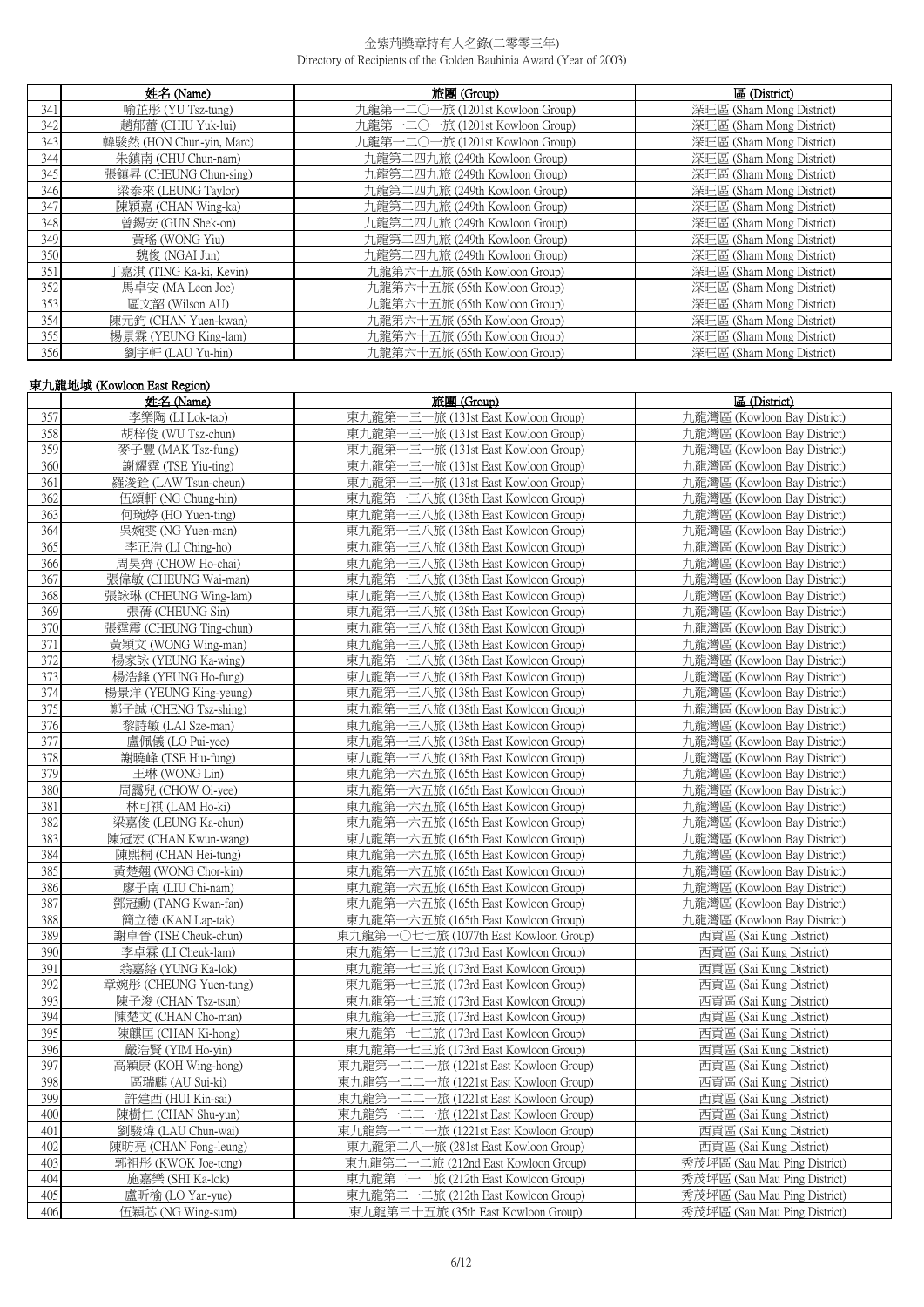|            | 姓名 (Name)                               | 旅團 (Group)                                                                 | 區 (District)                                                 |
|------------|-----------------------------------------|----------------------------------------------------------------------------|--------------------------------------------------------------|
| 407        | 林兆翔 (LAM Siu-cheung)                    | 東九龍第三十五旅 (35th East Kowloon Group)                                         | 秀茂坪區 (Sau Mau Ping District)                                 |
| 408        | 胡嘉儀 (WU Ka-yee)                         | 東九龍第三十五旅 (35th East Kowloon Group)                                         | 秀茂坪區 (Sau Mau Ping District)                                 |
| 409        | 馬敏依 (MA Man-yee)                        | 東九龍第三十五旅 (35th East Kowloon Group)                                         | 秀茂坪區 (Sau Mau Ping District)                                 |
| 410        | 吳逸婷 (NG Yai-ting)                       | 東九龍第五旅 (5th East Kowloon Group)                                            | 將軍澳區 (Tseung Kwan O District)                                |
| 411        | 吳逸儀 (NG Yat-yee)                        | 東九龍第五旅 (5th East Kowloon Group)                                            | 將軍澳區 (Tseung Kwan O District)                                |
| 412        | 梁嘉勇 (LEUNG Ka-yung)                     | 東九龍第五旅 (5th East Kowloon Group)                                            | 將軍澳區 (Tseung Kwan O District)                                |
| 413        | 陳敏慈 (CHAN Man-chi)                      | 東九龍第五旅 (5th East Kowloon Group)                                            | 將軍澳區 (Tseung Kwan O District)                                |
| 414        | 蔣健滔 (CHEUNG Kin-to)                     | 東九龍第五旅 (5th East Kowloon Group)                                            | 將軍澳區 (Tseung Kwan O District)                                |
| 415        | 顧煒業 (KU Wai-yip)                        | 東九龍第五旅 (5th East Kowloon Group)                                            | 將軍澳區 (Tseung Kwan O District)                                |
| 416        | 李萃 <u>雯(LI Sui-man)</u>                 | 東九龍第一一七旅 (117th East Kowloon Group)                                        | 黃大仙區 (Wong Tai Sin District)                                 |
| 417        | 周穎怡 (CHOW Wing-yi)                      | 東九龍第一一七旅 (117th East Kowloon Group)                                        | 黃大仙區 (Wong Tai Sin District)                                 |
| 418        | 許欣婷 (HUI Yan-ting)                      | 一七旅 (117th East Kowloon Group)<br>東九龍第一                                    | 黃大仙區 (Wong Tai Sin District)                                 |
| 419        | 黎芷欣 (LAI Tsz-yan)                       | 東九龍第一一七旅 (117th East Kowloon Group)                                        | 黃大仙區 (Wong Tai Sin District)                                 |
| 420        | 陳梓棋 (CHAN Tsz-ki)                       | 東九龍第一二六旅 (126th East Kowloon Group)                                        | 黃大仙區 (Wong Tai Sin District)                                 |
| 421        | 鄭文傑 (CHENG Man-kit)                     | 東九龍第一二六旅 (126th East Kowloon Group)                                        | 黃大仙區 (Wong Tai Sin District)                                 |
| 422        | 黎嘉欣 (LAI Ka-yan)                        | 東九龍第一二六旅 (126th East Kowloon Group)                                        | 黃大仙區 (Wong Tai Sin District)                                 |
| 423        | 朱晉賢 (CHU Chun-yin)                      | 東九龍第九十五旅 (95th East Kowloon Group)                                         | 黃大仙區 (Wong Tai Sin District)                                 |
| 424        | 何敬略 (HO King-leuk)                      | 東九龍第九十五旅 (95th East Kowloon Group)                                         | 黃大仙區 (Wong Tai Sin District)                                 |
| 425        | 周英傑 (CHOW Ying-kit)                     | 東九龍第九十五旅 (95th East Kowloon Group)                                         | 黃大仙區 (Wong Tai Sin District)                                 |
| 426        | 陳煒俊 (CHAN Wai-chun)                     | 東九龍第九十五旅 (95th East Kowloon Group)                                         | 黃大仙區 (Wong Tai Sin District)                                 |
| 427        | 陳瑋洛 (CHAN Wai-lok)                      | 東九龍第九十五旅 (95th East Kowloon Group)                                         | 黃大仙區 (Wong Tai Sin District)                                 |
| 428        | 鄭展麟 (CHENG Chin-lun)                    | 東九龍第九十六旅 (96th East Kowloon Group)                                         | 黃大仙區 (Wong Tai Sin District)                                 |
| 429        | 吳倩雯 (NG Sin-man)                        | 東九龍第二十旅 (20th East Kowloon Group)                                          | 黃大仙區 (Wong Tai Sin District)                                 |
| 430        | 李浚傑 (LEE Tsun-kit)                      | 東九龍第二十旅 (20th East Kowloon Group)                                          | 黃大仙區 (Wong Tai Sin District)                                 |
| 431        | 劉俊傑 (LAU Chun-kit)                      | 東九龍第二十旅 (20th East Kowloon Group)                                          | 黃大仙區 (Wong Tai Sin District)                                 |
| 432        | 顏志鵬 (NGAN Chi-pang)                     | 東九龍第二十旅 (20th East Kowloon Group)                                          | 黃大仙區 (Wong Tai Sin District)                                 |
| 433        | 李善翔 (LEE Sin-cheung)                    | 東九龍第六十七旅 (67th East Kowloon Group)                                         | 黃大仙區 (Wong Tai Sin District)                                 |
| 434        | 李禮謙 (LI Lai-him)                        | 東九龍第六十七旅 (67th East Kowloon Group)                                         | 黃大仙區 (Wong Tai Sin District)                                 |
| 435        | 陳達川 (CHAN Tat-chuen)                    | 東九龍第六十七旅 (67th East Kowloon Group)                                         | 黃大仙區 (Wong Tai Sin District)                                 |
| 436        | 陳頴儀 (CHAN Wing-yee)                     | 東九龍第六十七旅 (67th East Kowloon Group)                                         | 黃大仙區 (Wong Tai Sin District)                                 |
| 437        | 馮子鋒 (FUNG Tsz-fung)                     | 東九龍第六十七旅 (67th East Kowloon Group)                                         | 黃大仙區 (Wong Tai Sin District)                                 |
| 438        | 馮天逸 (FUNG Tin-yat)                      | 東九龍第六十七旅 (67th East Kowloon Group)                                         | 黃大仙區 (Wong Tai Sin District)                                 |
| 439        | 楊倩欣 (YEUNG Sin-yan)                     | 東九龍第六十七旅 (67th East Kowloon Group)                                         | 黃大仙區 (Wong Tai Sin District)                                 |
| 440        | 葉鎮海 (YIP Chun-hoi)                      | 東九龍第六十七旅 (67th East Kowloon Group)                                         | 黃大仙區 (Wong Tai Sin District)                                 |
| 441        | 黎曉彤 (LAI Hiu-tung)                      | 東九龍第六十七旅 (67th East Kowloon Group)                                         | 黃大仙區 (Wong Tai Sin District)                                 |
| 442<br>443 | 蘇蔚茵 (SO Wai-yan)                        | 東九龍第六十七旅 (67th East Kowloon Group)                                         | 黃大仙區 (Wong Tai Sin District)<br>黃大仙區 (Wong Tai Sin District) |
| 444        | 伍偉圖 (NG Wai-to)<br>胡柏僖 (WOO Pak-hei)    | 東九龍第四十三旅 (43rd East Kowloon Group)<br>東九龍第四十三旅 (43rd East Kowloon Group)   | 黃大仙區 (Wong Tai Sin District)                                 |
| 445        | 袁萌珠 (YUEN Ming-chu)                     | 東九龍第四十三旅 (43rd East Kowloon Group)                                         | 黃大仙區 (Wong Tai Sin District)                                 |
| 446        | 崔湋浵 (TSUI Wai-tung)                     | 東九龍第四十三旅 (43rd East Kowloon Group)                                         | 黃大仙區 (Wong Tai Sin District)                                 |
| 447        | 黃倩莛 (WONG Sin-ting)                     | 東九龍第四十三旅 (43rd East Kowloon Group)                                         | 黃大仙區 (Wong Tai Sin District)                                 |
| 448        | 陳楚傑 (CHAN Cho-kit)                      | 東九龍第一〇八七旅 (1087th East Kowloon Group)                                      | 慈雲山區 (Tsz Wan Shan District)                                 |
| 449        | 尹子揚 (WAN Tsz-yeung)                     | 東九龍第九十八旅 (98th East Kowloon Group)                                         | 慈雲山區 (Tsz Wan Shan District)                                 |
| 450        | 何子健 (HO Tsz-kin)                        | 東九龍第九十八旅 (98th East Kowloon Group)                                         | 慈雲山區 (Tsz Wan Shan District)                                 |
| 451        | 郭偉明 (KWOK Wai-ming)                     | 東九龍第九十八旅 (98th East Kowloon Group)                                         | 慈雲山區 (Tsz Wan Shan District)                                 |
| 452        | 陳子豐 (CHAN Tsz-fong)                     | 東九龍第九十八旅 (98th East Kowloon Group)                                         | 慈雲山區 (Tsz Wan Shan District)                                 |
| 453        | 麥嘉俊 (MAK Ka-chun)                       | 東九龍第九十八旅 (98th East Kowloon Group)                                         | 慈雲山區 (Tsz Wan Shan District)                                 |
| 454        | 黎孔鵬 (RAY Hung-pang)                     | 東九龍第九十八旅 (98th East Kowloon Group)                                         | 慈雲山區 (Tsz Wan Shan District)                                 |
| 455        | 江展量 (KONG Chin-leong)                   | 東九龍第九旅 (9th East Kowloon Group)                                            | 慈雲山區 (Tsz Wan Shan District)                                 |
| 456        | 何樂欣 (HO Lok-yan)                        | 東九龍第九旅 (9th East Kowloon Group)                                            | 慈雲山區 (Tsz Wan Shan District)                                 |
| 457        | 李天惠 (LI Tin-wai, Theodora)              | 東九龍第九旅 (9th East Kowloon Group)                                            | 慈雲山區 (Tsz Wan Shan District)                                 |
| 458        | 胡沛恒 (WU Pui-hang)                       | 東九龍第九旅 (9th East Kowloon Group)                                            | 慈雲山區 (Tsz Wan Shan District)                                 |
| 459        | 陳梓健 (CHAN Tsz-kin)                      | 東九龍第九旅 (9th East Kowloon Group)                                            | 慈雲山區 (Tsz Wan Shan District)                                 |
| 460        | 馮國成 (FUNG Kwok-shing)                   | 東九龍第九旅 (9th East Kowloon Group)                                            | 慈雲山區 (Tsz Wan Shan District)                                 |
| 461        | 黃啟麟 (WONG Kai-lun)                      | 東九龍第九旅 (9th East Kowloon Group)                                            | 慈雲山區 (Tsz Wan Shan District)                                 |
| 462        | 劉啟峰 (LAU Kai-fung)                      | 東九龍第九旅 (9th East Kowloon Group)                                            | 慈雲山區 (Tsz Wan Shan District)                                 |
| 463<br>464 | 李子東 (LEE Tsz-tung)<br>李俊安 (LEE Chun-on) | 東九龍第一九五旅 (195th East Kowloon Group)<br>東九龍第一九五旅 (195th East Kowloon Group) | 鯉魚門區 (Lei Yue Mun District)<br>鯉魚門區 (Lei Yue Mun District)   |
| 465        | 鄭皓元 (CHENG Ho-yuen)                     | 東九龍第一九五旅 (195th East Kowloon Group)                                        | 鯉魚門區 (Lei Yue Mun District)                                  |
| 466        | 黎浩研 (LAI Ho-yin)                        | 東九龍第一九五旅 (195th East Kowloon Group)                                        | 鯉魚門區 (Lei Yue Mun District)                                  |
| 467        | 盧潔兒 (LO Kit-yi)                         | 東九龍第二十三旅 (23rd East Kowloon Group)                                         | 鯉魚門區 (Lei Yue Mun District)                                  |
| 468        | 周瑾求 (CHOW Kan-kau)                      | 東九龍第十旅 (10th East Kowloon Group)                                           | 鯉魚門區 (Lei Yue Mun District)                                  |
| 469        | 林凱綸 (LAM Hoi-lun)                       | 東九龍第十旅 (10th East Kowloon Group)                                           | 鯉魚門區 (Lei Yue Mun District)                                  |
| 470        | 袁詠琳 (YUEN Wing-lam)                     | 東九龍第十旅 (10th East Kowloon Group)                                           | 鯉魚門區 (Lei Yue Mun District)                                  |
| 471        | 張稀彤 (CHEUNG Hei-tung)                   | 東九龍第十旅 (10th East Kowloon Group)                                           | 鯉魚門區 (Lei Yue Mun District)                                  |
| 472        | 梁瑋珊 (LEUNG Wai-shan)                    | 東九龍第十旅 (10th East Kowloon Group)                                           | 鯉魚門區 (Lei Yue Mun District)                                  |
| 473        | 莫應龍 (MOK Ying-lung)                     | 東九龍第十旅 (10th East Kowloon Group)                                           | 鯉魚門區 (Lei Yue Mun District)                                  |
| 474        | 陳鈺麟 (CHAN Yuk-lun)                      | 東九龍第十旅 (10th East Kowloon Group)                                           | 鯉魚門區 (Lei Yue Mun District)                                  |
| 475        | 黃梓軒 (WONG Tsz-hin)                      | 東九龍第十旅 (10th East Kowloon Group)                                           | 鯉魚門區 (Lei Yue Mun District)                                  |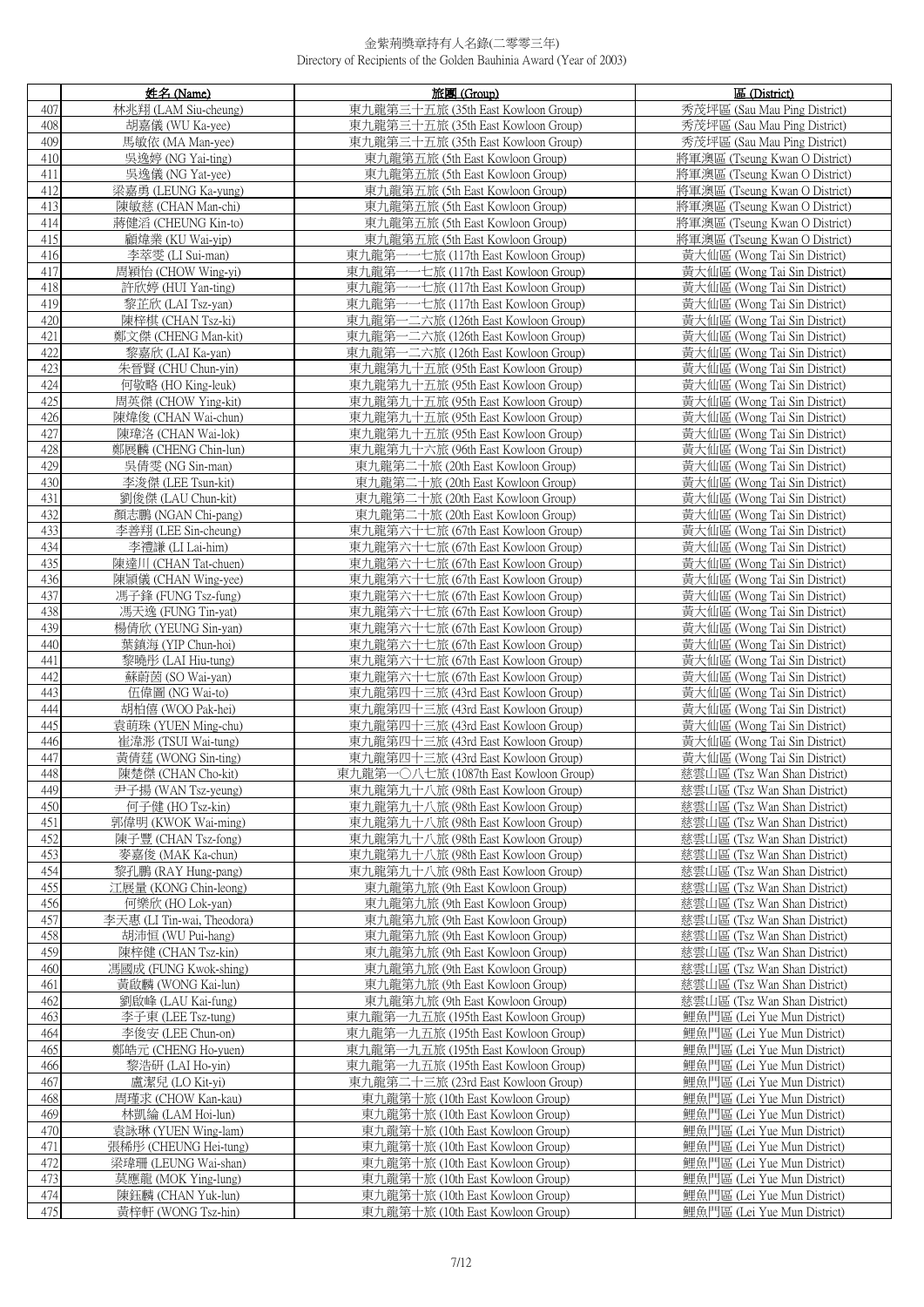|            | 姓名 (Name)                                | 旅團 (Group)                                                                 | 區 (District)                                         |
|------------|------------------------------------------|----------------------------------------------------------------------------|------------------------------------------------------|
| 476        | 趙蔚珊 (CHIU Wai-shan)                      | 東九龍第十旅 (10th East Kowloon Group)                                           | 鯉魚門區 (Lei Yue Mun District)                          |
| 477        | 蕭頌樺 (SIU Chung-wah)                      | 東九龍第十旅 (10th East Kowloon Group)                                           | 鯉魚門區 (Lei Yue Mun District)                          |
| 478        | 錢皚汶 (CHIN Hoi-man)                       | 東九龍第十旅 (10th East Kowloon Group)                                           | 鯉魚門區 (Lei Yue Mun District)                          |
| 479        | 謝嘉莉 (TSE Ka-lee)                         | 東九龍第十旅 (10th East Kowloon Group)                                           | 鯉魚門區 (Lei Yue Mun District)                          |
| 480        | 余家禧 (YU Ka-hei)                          | 東九龍第五十二旅 (52nd East Kowloon Group)                                         | 鯉魚門區 (Lei Yue Mun District)                          |
| 481        | 呂凱怡 (LUI Hoi-yee, Cherry)                | 東九龍第五十二旅 (52nd East Kowloon Group)                                         | 鯉魚門區 (Lei Yue Mun District)                          |
| 482        | 林嘉浠 (LAM Ka-hei)                         | 東九龍第五十二旅 (52nd East Kowloon Group)                                         | 鯉魚門區 (Lei Yue Mun District)                          |
| 483        | 陳泳豪 (CHAN Wing-ho)                       | 東九龍第五十二旅 (52nd East Kowloon Group)                                         | 鯉魚門區 (Lei Yue Mun District)                          |
| 484        | 陳穎妍 (CHAN Wing-yin)                      | 東九龍第五十二旅 (52nd East Kowloon Group)                                         | 鯉魚門區 (Lei Yue Mun District)                          |
| 485        | 陳韻明 (CHAN Wan-ming)                      | 東九龍第五十二旅 (52nd East Kowloon Group)                                         | 鯉魚門區 (Lei Yue Mun District)                          |
| 486        | 黃美儀 (WONG Mei-vee)                       | 東九龍第五十二旅 (52nd East Kowloon Group)                                         | 鯉魚門區 (Lei Yue Mun District)                          |
| 487        | 鄧奕謙 (TANG Yik-him)                       | 東九龍第五十二旅 (52nd East Kowloon Group)                                         | 鯉魚門區 (Lei Yue Mun District)                          |
| 488        | 譚婕妤 (TAM Chit-yue)                       | 東九龍第五十二旅 (52nd East Kowloon Group)                                         | 鯉魚門區 (Lei Yue Mun District)                          |
| 489        | 張振雄 (CHEUNG Chun-hung)                   | 東九龍第四十旅 (40th East Kowloon Group)                                          | 鯉魚門區 (Lei Yue Mun District)                          |
| 490        | 郭豫泰 (KWOK Yue-tai)                       | 東九龍第四十旅 (40th East Kowloon Group)                                          | 鯉魚門區 (Lei Yue Mun District)                          |
| 491        | 陳堡明 (CHAN Po-ming)                       | 東九龍第四十旅 (40th East Kowloon Group)                                          | 鯉魚門區 (Lei Yue Mun District)                          |
| 492        | 陳嘉明 (CHAN Ka-ming)                       | 東九龍第四十旅 (40th East Kowloon Group)                                          | 鯉魚門區 (Lei Yue Mun District)                          |
| 493        | 黃宏業 (WONG Wang-yip)                      | 東九龍第四十旅 (40th East Kowloon Group)                                          | 鯉魚門區 (Lei Yue Mun District)                          |
| 494        | 尹詩敏 (WAN Sze-man)                        | 東九龍第一八二旅 (182nd East Kowloon Group)                                        | 觀塘區 (Kwun Tong District)                             |
| 495        | 吳穎彤 (NG Wing-tung)                       | 東九龍第一八二旅 (182nd East Kowloon Group)                                        | 觀塘區 (Kwun Tong District)                             |
| 496        | 卓鴻銘 (CHO Hung-ming)                      | 東九龍第一八二旅 (182nd East Kowloon Group)                                        | 觀塘區 (Kwun Tong District)                             |
| 497        | 林偉常 (LAM Wai-sheung)                     | 東九龍第一八二旅 (182nd East Kowloon Group)                                        | 觀塘區 (Kwun Tong District)                             |
| 498        | 林澤垣 (LAM Chak-wun)                       | 東九龍第一八二旅 (182nd East Kowloon Group)                                        | 觀塘區 (Kwun Tong District)                             |
| 499        | 唐克明 (TONG Hak-ming)                      | 東九龍第一八二旅 (182nd East Kowloon Group)                                        | 觀塘區 (Kwun Tong District)                             |
| 500        | 高家健 (KO Ka-kin)                          | 東九龍第一八二旅 (182nd East Kowloon Group)                                        | 觀塘區 (Kwun Tong District)                             |
| 501        | 曹美清 (CHO Mei-ching)                      | 東九龍第一八二旅 (182nd East Kowloon Group)                                        | 觀塘區 (Kwun Tong District)                             |
| 502        | 陳家輝 (CHAN Ka-fai)                        | 東九龍第一八二旅 (182nd East Kowloon Group)                                        | 觀塘區 (Kwun Tong District)                             |
| 503        | 陳嘉偉 (CHAN Ka-wai)                        | 東九龍第一八二旅 (182nd East Kowloon Group)                                        | 觀塘區 (Kwun Tong District)                             |
| 504        | 陳寶龍 (CHAN Po-lung)                       | 東九龍第一八二旅 (182nd East Kowloon Group)                                        | 觀塘區 (Kwun Tong District)                             |
| 505        | 黃子祺 (WONG Tsz-ki)                        | 東九龍第一八二旅 (182nd East Kowloon Group)                                        | 觀塘區 (Kwun Tong District)                             |
| 506        | 黃佳恩 (WONG Kai-yan)                       | 東九龍第一八二旅 (182nd East Kowloon Group)                                        | 觀塘區 (Kwun Tong District)                             |
| 507        | 黃嘉莉 (WONG Ka-li)                         | 東九龍第一八二旅 (182nd East Kowloon Group)                                        | 觀塘區 (Kwun Tong District)                             |
| 508        | 黃歷恒 (WONG Lik-hang)                      | 東九龍第一八二旅 (182nd East Kowloon Group)                                        | 觀塘區 (Kwun Tong District)                             |
| 509        | 楊家俊 (YEUNG Ka-chun)                      | 東九龍第一八二旅 (182nd East Kowloon Group)                                        | 觀塘區 (Kwun Tong District)                             |
| 510        | 楊偉嘉 (YEUNG Wai-ka)                       | 東九龍第一八二旅 (182nd East Kowloon Group)                                        | 觀塘區 (Kwun Tong District)                             |
| 511        | 鄒駿昇 (CHAU Cheun-sing, Jayson)            | 東九龍第一八二旅 (182nd East Kowloon Group)                                        | 觀塘區 (Kwun Tong District)                             |
| 512        | 歐瑞欣 (AU Sui-yan)                         | 東九龍第一八二旅 (182nd East Kowloon Group)                                        | 觀塘區 (Kwun Tong District)                             |
| 513        | 鄧偉杰 (TANG Wai-kit)                       | 東九龍第一八二旅 (182nd East Kowloon Group)                                        | 觀塘區 (Kwun Tong District)                             |
| 514        | 鄧綺雯 (TANG Yee-man)                       | 東九龍第一八二旅 (182nd East Kowloon Group)                                        | 觀塘區 (Kwun Tong District)                             |
| 515        | 魏文傑 (NGAI Man-kit)                       | 東九龍第一八二旅 (182nd East Kowloon Group)                                        | 觀塘區 (Kwun Tong District)                             |
| 516        | 蘇瑩 (SO Ying)                             | 東九龍第一八二旅 (182nd East Kowloon Group)                                        | 觀塘區 (Kwun Tong District)                             |
| 517        | 何沛權 (HO Pui-kuen)                        | 東九龍第一三三旅 (133rd East Kowloon Group)                                        | 觀塘區 (Kwun Tong District)                             |
| 518        | 吳塏榮 (NG Hoi-wing)                        | 東九龍第一三三旅 (133rd East Kowloon Group)                                        | 觀塘區 (Kwun Tong District)                             |
| 519        | 林展偉 (LAM Chin-wai)                       | 東九龍第一三三旅 (133rd East Kowloon Group)                                        | 觀塘區 (Kwun Tong District)                             |
| 520<br>521 | 郭貫天 (KWOK Kun-tin)                       | 東九龍第一三三旅 (133rd East Kowloon Group)<br>東九龍第一三三旅 (133rd East Kowloon Group) | 觀塘區 (Kwun Tong District)                             |
| 522        | 陳凱耀 (CHAN Hoi-yiu)                       |                                                                            | 觀塘區 (Kwun Tong District)                             |
| 523        | 陳錚樺 (CHAN Tsang-wa)                      | 東九龍第一三三旅 (133rd East Kowloon Group)<br>東九龍第一三三旅 (133rd East Kowloon Group) | 觀塘區 (Kwun Tong District)                             |
| 524        | 鄧文軒 (TANG Man-hin)                       | 東九龍第一三三旅 (133rd East Kowloon Group)                                        | 觀塘區 (Kwun Tong District)<br>觀塘區 (Kwun Tong District) |
| 525        | 鍾卓傑 (CHUNG Cheuk-kit)                    |                                                                            |                                                      |
|            | 李卓銘 (LI Cheuk-ming)                      | 東九龍第一五九旅 (159th East Kowloon Group)                                        | 觀塘區 (Kwun Tong District)                             |
| 526<br>527 | 李皓晴 (LEE Ho-ching)<br>周文迪 (CHAO Man-tik) | 東九龍第一五九旅 (159th East Kowloon Group)                                        | 觀塘區 (Kwun Tong District)                             |
| 528        | 邱爾培 (YAU Yi-pui)                         | 東九龍第一五九旅 (159th East Kowloon Group)<br>東九龍第一五九旅 (159th East Kowloon Group) | 觀塘區 (Kwun Tong District)<br>觀塘區 (Kwun Tong District) |
| 529        | 容天佑 (YUNG Tin-yau)                       | 東九龍第一五九旅 (159th East Kowloon Group)                                        | 觀塘區 (Kwun Tong District)                             |
| 530        | 陳致成 (CHAN Chi-shing)                     | 東九龍第一五九旅 (159th East Kowloon Group)                                        | 觀塘區 (Kwun Tong District)                             |
| 531        | 楊雪瑩 (YEUNG Suet-ying)                    | 東九龍第一五九旅 (159th East Kowloon Group)                                        | 觀塘區 (Kwun Tong District)                             |
| 532        | 羅嘉倩 (LO Ka-sin)                          | 東九龍第一五九旅 (159th East Kowloon Group)                                        | 觀塘區 (Kwun Tong District)                             |
| 533        | 李惠詩 (LEE Wai-sze)                        | 東九龍第二十八旅 (28th East Kowloon Group)                                         | 觀塘區 (Kwun Tong District)                             |
| 534        | 黃梓聰 (WONG Tsz-chung)                     | 東九龍第二十八旅 (28th East Kowloon Group)                                         | 觀塘區 (Kwun Tong District)                             |
| 535        | 何卓姿 (HO Cheuk-chi)                       | 東九龍第二三一旅 (231st East Kowloon Group)                                        | 觀塘區 (Kwun Tong District)                             |
| 536        | 李偉倫 (LI Wai-lun)                         | 東九龍第二三二旅 (232nd East Kowloon Group)                                        | 觀塘區 (Kwun Tong District)                             |
|            |                                          |                                                                            |                                                      |

# 新界地域 (New Territories Region)

|     | 姓名 (Name)            | 旅團 (Group)                        | 區 (District)                   |
|-----|----------------------|-----------------------------------|--------------------------------|
| 537 | 王朗星 (WONG Long-sing) | 元朗西第七旅 (7th Yuen Long West Group) | 元朗西區 (Yuen Long West District) |
| 538 | 朱寶珊 (CHU Po-shan)    | 元朗西第七旅 (7th Yuen Long West Group) | 元朗西區 (Yuen Long West District) |
| 539 | 何芷媛 (HO Tsz-wun)     | 元朗西第七旅 (7th Yuen Long West Group) | 元朗西區 (Yuen Long West District) |
| 540 | 李柏怡 (LI Pak-vi)      | 元朗西第七旅 (7th Yuen Long West Group) | 元朗西區 (Yuen Long West District) |
| 541 | 冼朗維 (SIN Long-wai)   | 元朗西第七旅 (7th Yuen Long West Group) | 元朗西區 (Yuen Long West District) |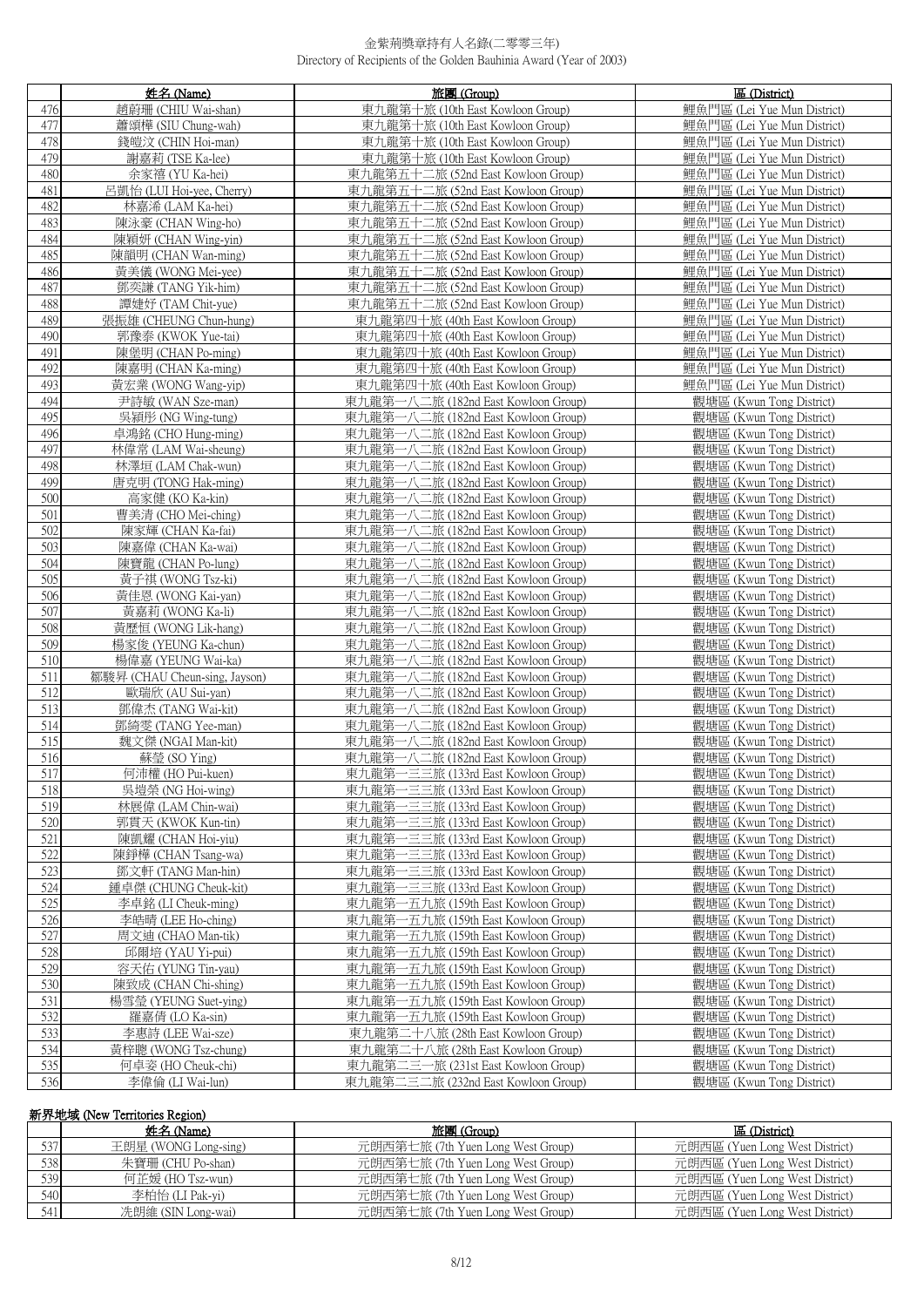|            | 姓名 (Name)                                 | 旅團 (Group)                                                                   | 區 (District)                                                     |
|------------|-------------------------------------------|------------------------------------------------------------------------------|------------------------------------------------------------------|
| 542        | 馬俊強 (MA Chun-keung)                       | 元朗西第七旅 (7th Yuen Long West Group)                                            | 元朗西區 (Yuen Long West District)                                   |
| 543        | 張顯文 (CHEUNG Hin-man)                      | 元朗西第七旅 (7th Yuen Long West Group)                                            | 元朗西區 (Yuen Long West District)                                   |
| 544        | 梁喆善 (LEUNG Chit-sin, Jackson)             | 元朗西第七旅 (7th Yuen Long West Group)                                            | 元朗西區 (Yuen Long West District)                                   |
| 545        | 梁翰杰 (LEUNG Hon-kit)                       | 元朗西第七旅 (7th Yuen Long West Group)                                            | 元朗西區 (Yuen Long West District)                                   |
| 546        | 許綽穎 (HUI Cheuk-wing)                      | 元朗西第七旅 (7th Yuen Long West Group)                                            | 元朗西區 (Yuen Long West District)                                   |
| 547        | 郭欣婷 (KWOK Yan-ting)                       | 元朗西第七旅 (7th Yuen Long West Group)                                            | 元朗西區 (Yuen Long West District)                                   |
| 548        | 陳壹諾 (CHAN Yat-nok)                        | 元朗西第七旅 (7th Yuen Long West Group)                                            | 元朗西區 (Yuen Long West District)                                   |
| 549        | 陳鴻略 (CHAN Hung-leuk)                      | 元朗西第七旅 (7th Yuen Long West Group)                                            | 元朗西區 (Yuen Long West District)                                   |
| 550        | 曾富賢 (TSANG Fu-yin)                        | 元朗西第七旅 (7th Yuen Long West Group)                                            | 元朗西區 (Yuen Long West District)                                   |
| 551        | 黃衍欣 (WONG Yin-yan)                        | 元朗西第七旅 (7th Yuen Long West Group)                                            | 元朗西區 (Yuen Long West District)                                   |
| 552        | 黃莉喬 (WONG Lee-kiu)                        | 元朗西第七旅 (7th Yuen Long West Group)                                            | 元朗西區 (Yuen Long West District)                                   |
| 553        | 黃裕君 (WONG Juquang)                        | 元朗西第七旅 (7th Yuen Long West Group)                                            | 元朗西區 (Yuen Long West District)                                   |
| 554        | 黃影彤 (WONG Ying-tung)                      | 元朗西第七旅 (7th Yuen Long West Group)                                            | 元朗西區 (Yuen Long West District)                                   |
| 555        | 楊朗然 (YEUNG Long-yin)                      | 元朗西第七旅 (7th Yuen Long West Group)                                            | 元朗西區 (Yuen Long West District)                                   |
| 556        | 鄒頌恒 (CHAU Chung-hang)                     | 元朗西第七旅 (7th Yuen Long West Group)                                            | 元朗西區 (Yuen Long West District)                                   |
| 557        | 廖鎮謙 (LIU Chun-him)                        | 元朗西第七旅 (7th Yuen Long West Group)                                            | 元朗西區 (Yuen Long West District)                                   |
| 558        | 劉俊樂 (LAU Chun-lok)                        | 元朗西第七旅 (7th Yuen Long West Group)                                            | 元朗西區 (Yuen Long West District)                                   |
| 559        | 鄧軒朗 (TANG Hin-long)                       | 元朗西第七旅 (7th Yuen Long West Group)                                            | 元朗西區 (Yuen Long West District)                                   |
| 560        | 鄧穎彤 (TANG Wing-tung)                      | 元朗西第七旅 (7th Yuen Long West Group)                                            | 元朗西區 (Yuen Long West District)                                   |
| 561        | 謝汭羚 (TSE Yui-ling)                        | 元朗西第七旅 (7th Yuen Long West Group)                                            | 元朗西區 (Yuen Long West District)                                   |
| 562        | 朱子越 (CHIU Tsz-yuet)                       | 元朗西第二十四旅 (24th Yuen Long West Group)                                         | 元朗西區 (Yuen Long West District)                                   |
| 563        | 朱偉駿 (CHU Wai-chun)                        | 元朗西第二十四旅 (24th Yuen Long West Group)                                         | 元朗西區 (Yuen Long West District)                                   |
| 564        | 吳毅朗 (NG Ngai-long)                        | 元朗西第二十四旅 (24th Yuen Long West Group)                                         | 元朗西區 (Yuen Long West District)                                   |
| 565        | 呂秋雯 (LUI Chau-man)                        | 元朗西第二十四旅 (24th Yuen Long West Group)                                         | 元朗西區 (Yuen Long West District)                                   |
| 566        | 李潔盈 (LEE Kit-ying)                        | 元朗西第二十四旅 (24th Yuen Long West Group)                                         | 元朗西區 (Yuen Long West District)                                   |
| 567        | 梁雅烯 (LEUNG Nga-hei)                       | 元朗西第二十四旅 (24th Yuen Long West Group)                                         | 元朗西區 (Yuen Long West District)                                   |
| 568        | 陳曉彤 (CHAN Hiu-tung)                       | 元朗西第二十四旅 (24th Yuen Long West Group)                                         | 元朗西區 (Yuen Long West District)                                   |
| 569<br>570 | 黃永森 (WONG Wing-sum)                       | 元朗西第二十四旅 (24th Yuen Long West Group)                                         | 元朗西區 (Yuen Long West District)                                   |
| 571        | 黃雅媛 (WONG Nga-wun)<br>楊禮賢 (YEUNG Lai-yin) | 元朗西第二十四旅 (24th Yuen Long West Group)<br>元朗西第二十四旅 (24th Yuen Long West Group) | 元朗西區 (Yuen Long West District)<br>元朗西區 (Yuen Long West District) |
| 572        | 鄒明正 (CHOW Ming-ching)                     | 元朗西第二十四旅 (24th Yuen Long West Group)                                         | 元朗西區 (Yuen Long West District)                                   |
| 573        | 鄔悅康 (WU Yuet-hong)                        | 元朗西第二十四旅 (24th Yuen Long West Group)                                         | 元朗西區 (Yuen Long West District)                                   |
| 574        | 翟君明 (CHAK Kwan-ming)                      | 元朗西第二十四旅 (24th Yuen Long West Group)                                         | 元朗西區 (Yuen Long West District)                                   |
| 575        | 趙卓詠 (CHIU Cheuk-wing)                     | 元朗西第二十四旅 (24th Yuen Long West Group)                                         | 元朗西區 (Yuen Long West District)                                   |
| 576        | 樊映彤 (FAN Ying-tung)                       | 元朗西第二十四旅 (24th Yuen Long West Group)                                         | 元朗西區 (Yuen Long West District)                                   |
| 577        | 鄧浩男 (TANG Ho-nam)                         | 元朗西第二十四旅 (24th Yuen Long West Group)                                         | 元朗西區 (Yuen Long West District)                                   |
| 578        | 賴嘉敏 (LAI Ka-man)                          | 元朗西第二十四旅 (24th Yuen Long West Group)                                         | 元朗西區 (Yuen Long West District)                                   |
| 579        | 羅育庭 (LAW Yuk-ting)                        | 元朗西第二十四旅 (24th Yuen Long West Group)                                         | 元朗西區 (Yuen Long West District)                                   |
| 580        | 羅慧琳 (LAW Wai-lam)                         | 元朗西第二十四旅 (24th Yuen Long West Group)                                         | 元朗西區 (Yuen Long West District)                                   |
| 581        | 何正殷 (HO Ching-yan)                        | 元朗西第十五旅 (15th Yuen Long West Group)                                          | 元朗西區 (Yuen Long West District)                                   |
| 582        | 吳子謙 (NG Tsz-him)                          | 元朗西第十五旅 (15th Yuen Long West Group)                                          | 元朗西區 (Yuen Long West District)                                   |
| 583        | 林渼瑩 (LAM Mei-ying)                        | 元朗西第十五旅 (15th Yuen Long West Group)                                          | 元朗西區 (Yuen Long West District)                                   |
| 584        | 譚詠欣 (TAM Wing-yan)                        | 元朗西第十五旅 (15th Yuen Long West Group)<br>元朗西第十四旅 (14th Yuen Long West Group)   | 元朗西區 (Yuen Long West District)                                   |
| 585<br>586 | 王敏儀 (WONG Man-yee)<br>林軒朗 (LAM Hin-long)  | 元朗西第十四旅 (14th Yuen Long West Group)                                          | 元朗西區 (Yuen Long West District)<br>元朗西區 (Yuen Long West District) |
| 587        | 凌健暉 (LING Kin-fai)                        | 元朗西第十四旅 (14th Yuen Long West Group)                                          | 元朗西區 (Yuen Long West District)                                   |
| 588        | 陳映霖 (CHAN Ying-lam)                       | 元朗西第十四旅 (14th Yuen Long West Group)                                          | 元朗西區 (Yuen Long West District)                                   |
| 589        | 陳倩同 (CHAN Sin-tung)                       | 元朗西第十四旅 (14th Yuen Long West Group)                                          | 元朗西區 (Yuen Long West District)                                   |
| 590        | 陳梓軒 (CHAN Tsz-hin)                        | 元朗西第十四旅 (14th Yuen Long West Group)                                          | 元朗西區 (Yuen Long West District)                                   |
| 591        | 陳梓聰 (CHAN Tsz-chung)                      | 元朗西第十四旅 (14th Yuen Long West Group)                                          | 元朗西區 (Yuen Long West District)                                   |
| 592        | 陳樂研 (CHAN Lok-yin)                        | 元朗西第十四旅 (14th Yuen Long West Group)                                          | 元朗西區 (Yuen Long West District)                                   |
| 593        | 黃雪兒 (WONG Suet-yi)                        | 元朗西第十四旅 (14th Yuen Long West Group)                                          | 元朗西區 (Yuen Long West District)                                   |
| 594        | 葉彤欣 (IP Tung-yan)                         | 元朗西第十四旅 (14th Yuen Long West Group)                                          | 元朗西區 (Yuen Long West District)                                   |
| 595        | 盧偉豪 (LO Wai-ho)                           | 元朗西第十四旅 (14th Yuen Long West Group)                                          | 元朗西區 (Yuen Long West District)                                   |
| 596        | 羅美貽 (LAW Mei-yee)                         | 元朗西第十四旅 (14th Yuen Long West Group)                                          | 元朗西區 (Yuen Long West District)                                   |
| 597        | 李浩賢 (LEE Ho-yin)                          | 元朗西第五十二旅 (52nd Yuen Long West Group)                                         | 元朗西區 (Yuen Long West District)                                   |
| 598        | 李穎欣 (LEE Wing-yan)                        | 元朗西第五十二旅 (52nd Yuen Long West Group)                                         | 元朗西區 (Yuen Long West District)                                   |
| 599        | 林希童 (LAM Hei-tung)                        | 元朗西第五十二旅 (52nd Yuen Long West Group)                                         | 元朗西區 (Yuen Long West District)                                   |
| 600        | 林頌恩 (LAM Chung-yan)                       | 元朗西第五十二旅 (52nd Yuen Long West Group)                                         | 元朗西區 (Yuen Long West District)                                   |
| 601        | 區仲軒 (AU Chung-hin)                        | 元朗西第五十二旅 (52nd Yuen Long West Group)                                         | 元朗西區 (Yuen Long West District)                                   |
| 602        | 梁嘉惠 (LEUNG Ka-wai)                        | 元朗西第五十二旅 (52nd Yuen Long West Group)                                         | 元朗西區 (Yuen Long West District)                                   |
| 603<br>604 | 梁嘉謙 (LEUNG Ka-him)<br>郭健銘 (KWOK Kin-ming) | 元朗西第五十二旅 (52nd Yuen Long West Group)<br>元朗西第五十二旅 (52nd Yuen Long West Group) | 元朗西區 (Yuen Long West District)<br>元朗西區 (Yuen Long West District) |
| 605        | 陳詠芝 (CHAN Wing-chi)                       | 元朗西第五十二旅 (52nd Yuen Long West Group)                                         | 元朗西區 (Yuen Long West District)                                   |
| 606        | 陳嘉穎 (CHAN Ka-wing)                        | 元朗西第五十二旅 (52nd Yuen Long West Group)                                         | 元朗西區 (Yuen Long West District)                                   |
| 607        | 黃再明 (WONG Choi-ming)                      | 元朗西第五十二旅 (52nd Yuen Long West Group)                                         | 元朗西區 (Yuen Long West District)                                   |
| 608        | 黃栢淇 (WONG Pak-ki)                         | 元朗西第五十二旅 (52nd Yuen Long West Group)                                         | 元朗西區 (Yuen Long West District)                                   |
| 609        | 鄒維添 (CHOW Wai-tim)                        | 元朗西第五十二旅 (52nd Yuen Long West Group)                                         | 元朗西區 (Yuen Long West District)                                   |
| 610        | 劉子康 (LAU Tsz-hong)                        | 元朗西第五十二旅 (52nd Yuen Long West Group)                                         | 元朗西區 (Yuen Long West District)                                   |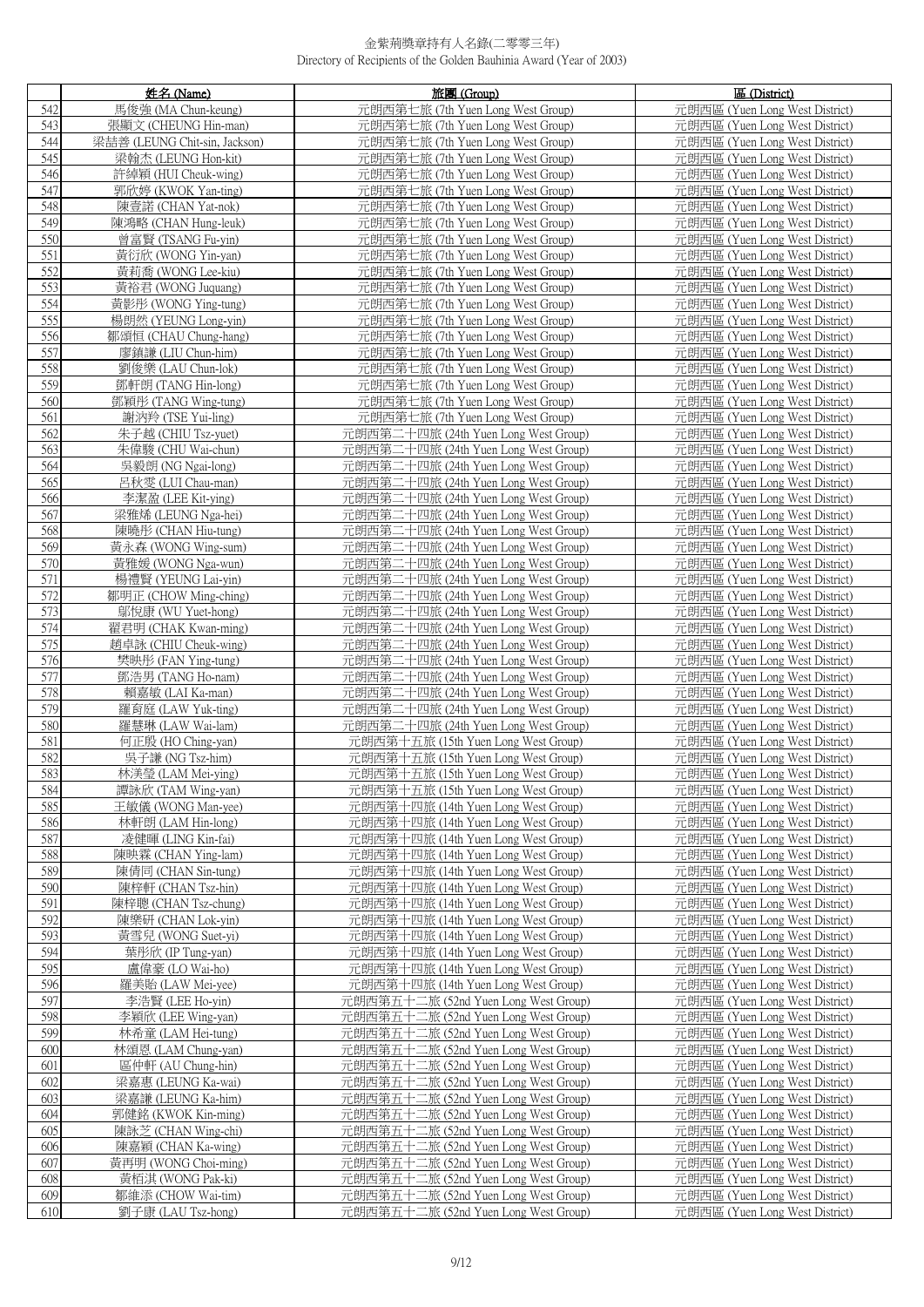|            | 姓名 (Name)                                  | 旅團 (Group)                                                                         | 區 (District)                                                   |
|------------|--------------------------------------------|------------------------------------------------------------------------------------|----------------------------------------------------------------|
| 611        | 李鈺恩 (LEE Yuk-yan)                          | 元朗西第四十二旅 (42nd Yuen Long West Group)                                               | 元朗西區 (Yuen Long West District)                                 |
| 612        | 郭耀雄 (KWOK Yiu-hung)                        | 元朗西第四十二旅 (42nd Yuen Long West Group)                                               | 元朗西區 (Yuen Long West District)                                 |
| 613        | 嚴家傑 (YIM Ka-kit)                           | 元朗西第四十二旅 (42nd Yuen Long West Group)                                               | 元朗西區 (Yuen Long West District)                                 |
| 614        | 李俊 <u>樂(LI Chun-lok)</u>                   | 元朗西第四十六旅 (46th Yuen Long West Group)                                               | 元朗西區 (Yuen Long West District)                                 |
| 615        | 張澄 (CHEONG Ching)                          | 元朗西第四十六旅 (46th Yuen Long West Group)                                               | 元朗西區 (Yuen Long West District)                                 |
| 616        | 梁駿文 (LEONG Chun-man)                       | 元朗西第四十六旅 (46th Yuen Long West Group)                                               | 元朗西區 (Yuen Long West District)                                 |
| 617        | 陳智揮 (CHAN Chi-fai)                         | 元朗西第四十六旅 (46th Yuen Long West Group)                                               | 元朗西區 (Yuen Long West District)                                 |
| 618        | 鄒君諾 (CHOW Kwan-nok)                        | 元朗西第四十六旅 (46th Yuen Long West Group)                                               | 元朗西區 (Yuen Long West District)                                 |
| 619        | 劉子誦 (LAU Tsz-chung)                        | 元朗西第四十六旅 (46th Yuen Long West Group)                                               | 元朗西區 (Yuen Long West District)                                 |
| 620        | 羅柏深 (LO Pak-sum)                           | 元朗西第四十六旅 (46th Yuen Long West Group)                                               | 元朗西區 (Yuen Long West District)                                 |
| 621        | 何子健 (HO Tsz-kin)                           | 新界第一二四〇旅 (1240th New Territories Group)                                            | 元朗西區 (Yuen Long West District)                                 |
| 622        | 余沃霖 (YU Yuk-lam)                           | 新界第一二四〇旅 (1240th New Territories Group)                                            | 元朗西區 (Yuen Long West District)                                 |
| 623        | 吳宛樺 (NG Yuen-wa)                           | 新界第一二四〇旅 (1240th New Territories Group)                                            | 元朗西區 (Yuen Long West District)                                 |
| 624        | 邵日然 (SIU Yat-yin)                          | 新界第一二四〇旅 (1240th New Territories Group)                                            | 元朗西區 (Yuen Long West District)                                 |
| 625        | 梁仲希 (LEUNG Chung-hei)                      | 屯門西第二十一旅 (21st Tuen Mun West Group)                                                | 屯門西區 (Tuen Mun West District)                                  |
| 626        | 葉煒權 (IP Wai-kuen)                          | 屯門西第二十一旅 (21st Tuen Mun West Group)                                                | 屯門西區 (Tuen Mun West District)                                  |
| 627        | 葉嘉敏 (YIP Carmen)                           | 屯門西第二十一旅 (21st Tuen Mun West Group)                                                | 屯門西區 (Tuen Mun West District)                                  |
| 628        | 吳坤銘 (NG Kwan-ming)                         | 屯門西第十八旅 (18th Tuen MunWest Group)                                                  | 屯門西區 (Tuen Mun West District)                                  |
| 629        | 徐子華 (TSUI Tsz-wa)                          | 屯門西第十八旅 (18th Tuen MunWest Group)                                                  | 屯門西區 (Tuen Mun West District)                                  |
| 630        | 梁逸軒 (LEUNG Yat-hin)                        | 屯門西第十八旅 (18th Tuen MunWest Group)                                                  | 屯門西區 (Tuen Mun West District)                                  |
| 631        | 陳卓軒 (CHAN Cheuk-hin)                       | 屯門西第十八旅 (18th Tuen MunWest Group)                                                  | 屯門西區 (Tuen Mun West District)                                  |
| 632        | 陳栢謙 (CHAN Pak-him)                         | 屯門西第十八旅 (18th Tuen MunWest Group)                                                  | 屯門西區 (Tuen Mun West District)                                  |
| 633        | 林曉彤 (LAM Hiu-tung)                         | 屯門西第五十四旅 (54th Tuen Mun West Group)                                                | 屯門西區 (Tuen Mun West District)                                  |
| 634        | 姜幸兒 (CHIANG Hang-yi)                       | 屯門西第五十四旅 (54th Tuen Mun West Group)                                                | 屯門西區 (Tuen Mun West District)                                  |
| 635        | 陳凱翹 (CHAN Hoi-kiu)                         | 屯門西第五十四旅 (54th Tuen Mun West Group)                                                | 屯門西區 (Tuen Mun West District)                                  |
| 636<br>637 | 黃子維 (WONG Tsz-wai)                         | 屯門西第五十四旅 (54th Tuen Mun West Group)                                                | 屯門西區 (Tuen Mun West District)                                  |
| 638        | 蔣思謙 (CHIANG Sze-him)<br>何明慧 (HO Ming-wai)  | 屯門西第五十四旅 (54th Tuen Mun West Group)<br>屯門西第四十一旅 (41st Tuen Mun West Group)         | 屯門西區 (Tuen Mun West District)<br>屯門西區 (Tuen Mun West District) |
| 639        | 李家澍 (LI Ka-shue)                           | 屯門西第四十一旅 (41st Tuen Mun West Group)                                                | 屯門西區 (Tuen Mun West District)                                  |
| 640        | 周卓諭 (CHAU Chuey-yu)                        | 屯門西第四十一旅 (41st Tuen Mun West Group)                                                | 屯門西區 (Tuen Mun West District)                                  |
| 641        | 張仲為 (CHEUNG Chung-wai)                     | 屯門西第四十一旅 (41st Tuen Mun West Group)                                                | 屯門西區 (Tuen Mun West District)                                  |
| 642        | 梁詠豪 (LEUNG Wing-ho)                        | 屯門西第四十一旅 (41st Tuen Mun West Group)                                                | 屯門西區 (Tuen Mun West District)                                  |
| 643        | 黃煒棋 (WONG Wai-ki)                          | 屯門西第四十一旅 (41st Tuen Mun West Group)                                                | 屯門西區 (Tuen Mun West District)                                  |
| 644        | 劉家龍 (LAU Ka-lung)                          | 屯門西第四十一旅 (41st Tuen Mun West Group)                                                | 屯門西區 (Tuen Mun West District)                                  |
| 645        | 何嘉駿 (HO Ka-chun)                           | 屯門西第四十九旅 (49th Tuen Mun West Group)                                                | 屯門西區 (Tuen Mun West District)                                  |
| 646        | 岑君宜 (SHUM Kwan-yi)                         | 屯門西第四十九旅 (49th Tuen Mun West Group)                                                | 屯門西區 (Tuen Mun West District)                                  |
| 647        | 馮沛然 (FUNG Pui-yin)                         | 屯門西第四十九旅 (49th Tuen Mun West Group)                                                | 屯門西區 (Tuen Mun West District)                                  |
| 648        | 黃柏聰 (WONG Park-chung)                      | 屯門西第四十九旅 (49th Tuen Mun West Group)                                                | 屯門西區 (Tuen Mun West District)                                  |
| 649        | 黃嘉慶 (WONG Ka-hing)                         | 屯門西第四十九旅 (49th Tuen Mun West Group)                                                | 屯門西區 (Tuen Mun West District)                                  |
| 650        | 劉嘉沂 (LAU Ka-yi)                            | 屯門西第四十九旅 (49th Tuen Mun West Group)                                                | 屯門西區 (Tuen Mun West District)                                  |
| 651<br>652 | 李嘉豪 (LEE Ka-ho)                            | 新界第一一〇〇旅 (1100th New Territories Group)                                            | 屯門西區 (Tuen Mun West District)<br>屯門西區 (Tuen Mun West District) |
| 653        | 陳迪心 (CHAN Tik-sum)<br>黃卓希 (WONG Cheuk-hei) | 新界第一一〇〇旅 (1100th New Territories Group)<br>新界第一一○○旅 (1100th New Territories Group) | 屯門西區 (Tuen Mun West District)                                  |
| 654        | 黃寶兒 (WONG Po-vi)                           | 新界第<br>-〇〇旅 (1100th New Territories Group)                                         | 屯門西區 (Tuen Mun West District)                                  |
| 655        | 杜永康 (TO Wing-hong)                         | 屯門東第二十一旅 (21st Tuen Mun East Group)                                                | 屯門東區 (Tuen Mun East District)                                  |
| 656        | 高靜 (KO Ching)                              | 屯門東第二十<br>一旅 (21st Tuen Mun East Group)                                            | 屯門東區 (Tuen Mun East District)                                  |
| 657        | 梁迪嘉 (LEUNG Dik-ka)                         | 一旅 (21st Tuen Mun East Group)<br>屯門東第二十                                            | 屯門東區 (Tuen Mun East District)                                  |
| 658        | 郭曉翠 (KWOK Hiu-chui)                        | 屯門東第二十<br>一旅 (21st Tuen Mun East Group)                                            | 屯門東區 (Tuen Mun East District)                                  |
| 659        | 馮婷婷 (FUNG Ting-ting)                       | 一旅 (21st Tuen Mun East Group)<br>屯門東第二十                                            | 屯門東區 (Tuen Mun East District)                                  |
| 660        | 黃俊賢 (WONG Chun-yin)                        | 屯門東第<br>-旅 (21st Tuen Mun East Group)                                              | 屯門東區 (Tuen Mun East District)                                  |
| 661        | 葉鎮宗 (YIP Chun-chung)                       | 屯門東第二十<br>一旅 (21st Tuen Mun East Group)                                            | 屯門東區 (Tuen Mun East District)                                  |
| 662        | 樊紫為 (FAN Tsz-wai, Joanna)                  | 屯門東第二十<br>一旅 (21st Tuen Mun East Group)                                            | 屯門東區 (Tuen Mun East District)                                  |
| 663        | 潘漢隆 (POON Hon-lung)                        | 屯門東第二十<br>一旅 (21st Tuen Mun East Group)                                            | 屯門東區 (Tuen Mun East District)                                  |
| 664        | 黎雅妍 (LAI Nga-in)                           | 屯門東第二十<br>-旅 (21st Tuen Mun East Group)                                            | 屯門東區 (Tuen Mun East District)                                  |
| 665<br>666 | 袁嘉倩 (YUEN Ka-sin)<br>連偉曦 (LIN Wai-hei)     | 屯門東第二十七旅 (27th Tuen Mun East Group)<br>屯門東第二十七旅 (27th Tuen Mun East Group)         | 屯門東區 (Tuen Mun East District)<br>屯門東區 (Tuen Mun East District) |
| 667        | 黃祖裕 (WONG Joe-yu)                          | 屯門東第二十七旅 (27th Tuen Mun East Group)                                                | 屯門東區 (Tuen Mun East District)                                  |
| 668        | 王潔瑩 (WONG Kit-ying)                        | 屯門東第十旅 (10th Tuen Mun East Group)                                                  | 屯門東區 (Tuen Mun East District)                                  |
| 669        | 吳嘉銘 (NG Ka-ming)                           | 屯門東第四十一旅 (41st Tuen Mun East Group)                                                | 屯門東區 (Tuen Mun East District)                                  |
| 670        | 梁芷靖 (LEUNG Tsz-ching)                      | 屯門東第四十一旅 (41st Tuen Mun East Group)                                                | 屯門東區 (Tuen Mun East District)                                  |
| 671        | 陸詠潼 (LUK Wing-tung)                        | 屯門東第四十一旅 (41st Tuen Mun East Group)                                                | 屯門東區 (Tuen Mun East District)                                  |
| 672        | 林耀彤 (LAM Yiu-tung)                         | 屯門東第四十旅 (40th Tuen Mun East Group)                                                 | 屯門東區 (Tuen Mun East District)                                  |
| 673        | 翁穎妍 (YUNG Wing-in)                         | 屯門東第四十旅 (40th Tuen Mun East Group)                                                 | 屯門東區 (Tuen Mun East District)                                  |
| 674        | 郭洺希 (KWOK Ming-hei)                        | 屯門東第四十旅 (40th Tuen Mun East Group)                                                 | 屯門東區 (Tuen Mun East District)                                  |
| 675        | 楊樂恒 (YEUNG Lok-hang)                       | 屯門東第四十旅 (40th Tuen Mun East Group)                                                 | 屯門東區 (Tuen Mun East District)                                  |
| 676        | 鄭蔚樂 (CHENG Wai-lok)                        | 屯門東第四十旅 (40th Tuen Mun East Group)                                                 | 屯門東區 (Tuen Mun East District)                                  |
| 677        | 王嘉儀 (WONG Ka-yee)                          | 北葵涌第二旅 (2nd North Kwai Chung Group)                                                | 北葵涌區 (North Kwai Chung District)                               |
| 678        | 丘匡汶 (YAU Hong-man)                         | 北葵涌第二旅 (2nd North Kwai Chung Group)                                                | 北葵涌區 (North Kwai Chung District)                               |
| 679        | 梁煒琦 (LEUNG Wai-kei)                        | 北葵涌第二旅 (2nd North Kwai Chung Group)                                                | 北葵涌區 (North Kwai Chung District)                               |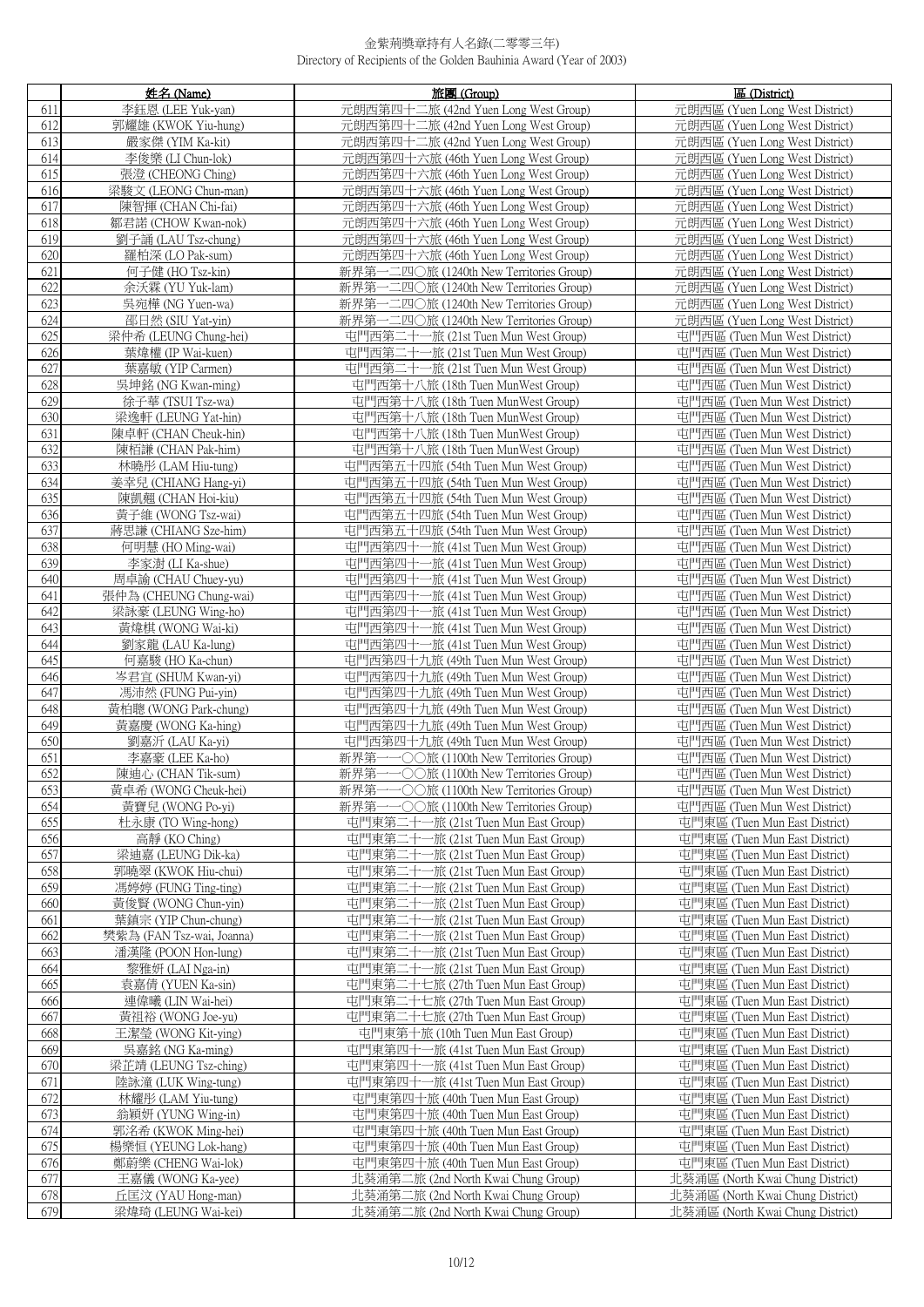|            | 姓名 (Name)                                   | 旅團 (Group)                                                   | 區 (District)                                       |
|------------|---------------------------------------------|--------------------------------------------------------------|----------------------------------------------------|
| 680        | 陳建朗 (CHAN Kin-long)                         | 北葵涌第二旅 (2nd North Kwai Chung Group)                          | 北葵涌區 (North Kwai Chung District)                   |
| 681        | 何裕恒 (HO Yu-hang)                            | 北葵涌第十一旅 (11th North Kwai Chung Group)                        | 北葵涌區 (North Kwai Chung District)                   |
| 682        | 何碧燕 (HO Pik-vin)                            | 北葵涌第十一旅 (11th North Kwai Chung Group)                        | 北葵涌區 (North Kwai Chung District)                   |
| 683        | 林峰 (LAM Fung)                               | 北葵涌第十一旅 (11th North Kwai Chung Group)                        | 北葵涌區 (North Kwai Chung District)                   |
| 684        | 俞俊朗 (YU Chun-long)                          | 北葵涌第十一旅 (11th North Kwai Chung Group)                        | 北葵涌區 (North Kwai Chung District)                   |
| 685        | 黃樹豐 (WONG Shue-fung)                        | 北葵涌第十一旅 (11th North Kwai Chung Group)                        |                                                    |
|            |                                             |                                                              | 北葵涌區 (North Kwai Chung District)                   |
| 686        | 歐達輝 (AU Tat-fai)                            | 北葵涌第十一旅 (11th North Kwai Chung Group)                        | 北葵涌區 (North Kwai Chung District)                   |
| 687        | 張家倫 (CHEUNG Ka-lun)                         | 北葵涌第十旅 (10th North Kwai Chung Group)                         | 北葵涌區 (North Kwai Chung District)                   |
| 688        | 陳嘉聰 (CHAN Ka-chung)                         | 北葵涌第十旅 (10th North Kwai Chung Group)                         | 北葵涌區 (North Kwai Chung District)                   |
| 689        | 趙卓然 (CHIU Cheuk-vin)                        | 北葵涌第十旅 (10th North Kwai Chung Group)                         | 北葵涌區 (North Kwai Chung District)                   |
| 690        | 劉康怡 (LAU Hong-yee)                          | 北葵涌第十旅 (10th North Kwai Chung Group)                         | 北葵涌區 (North Kwai Chung District)                   |
| 691        | 黃皓瑋 (WONG Ho-wai)                           | 北葵涌第五旅 (2nd North Kwai Chung Group)                          | 北葵涌區 (North Kwai Chung District)                   |
| 692        | 高芷瑩 (KO Tsz-ying)                           | 北葵涌第六旅 (6th North Kwai Chung Group)                          | 北葵涌區 (North Kwai Chung District)                   |
| 693        | 張銘恒 (CHEUNG Ming-hang)                      | 北葵涌第六旅 (6th North Kwai Chung Group)                          | 北葵涌區 (North Kwai Chung District)                   |
| 694        | 陳家進 (CHAN Ka-chun)                          | 北葵涌第六旅 (6th North Kwai Chung Group)                          | 北葵涌區 (North Kwai Chung District)                   |
| 695        | 顏列雅 (NGAN Lit-nga)                          | 北葵涌第六旅 (6th North Kwai Chung Group)                          | 北葵涌區 (North Kwai Chung District)                   |
| 696        | 王卓雯 (WONG Cheuk-man)                        | 青衣第十七旅 (17th Tsing Yi Group)                                 | 青衣區 (Tsing Yi District)                            |
| 697        | 王雅雯 (WONG Nga-man)                          | 青衣第十七旅 (17th Tsing Yi Group)                                 | 青衣區 (Tsing Yi District)                            |
| 698        | 許銘駿 (HUI Ming-chun)                         | 青衣第十七旅 (17th Tsing Yi Group)                                 | 青衣區 (Tsing Yi District)                            |
| 699        | 董啟成 (TUNG Kai-shing)                        | 青衣第十七旅 (17th Tsing Yi Group)                                 | 青衣區 (Tsing Yi District)                            |
| 700        | 蘇潤康 (SO Yun-hong)                           | 青衣第十七旅 (17th Tsing Yi Group)                                 | 青衣區 (Tsing Yi District)                            |
| 701        | 李家恩 (LI Ka-yan)                             | 青衣第十五旅 (15th Tsing Yi Group)                                 | 青衣區 (Tsing Yi District)                            |
| 702        | 侯偉濂 (HAU Wai-lim)                           | 青衣第十五旅 (15th Tsing Yi Group)                                 | 青衣區 (Tsing Yi District)                            |
| 703        | 陳婉華 (CHAN Yuen-wah)                         | 青衣第十五旅 (15th Tsing Yi Group)                                 | 青衣區 (Tsing Yi District)                            |
|            |                                             |                                                              |                                                    |
| 704<br>705 | 曾子晴 (TSANG Tsz-ching)<br>葉詩彤 (YIP Sze-tung) | 青衣第十五旅 (15th Tsing Yi Group)<br>青衣第十五旅 (15th Tsing Yi Group) | 青衣區 (Tsing Yi District)<br>青衣區 (Tsing Yi District) |
| 706        |                                             |                                                              |                                                    |
|            | 黎冠平 (LAI Kwun-ping)                         | 青衣第十五旅 (15th Tsing Yi Group)                                 | 青衣區 (Tsing Yi District)                            |
| 707        | 謝淬礪 (TSE Chui-lai)                          | 青衣第十五旅 (15th Tsing Yi Group)                                 | 青衣區 (Tsing Yi District)                            |
| 708        | 羅振祥 (LAW Chun-cheung)                       | 青衣第十五旅 (15th Tsing Yi Group)                                 | 青衣區 (Tsing Yi District)                            |
| 709        | 李樂婷 (LI Lok-ting)                           | 青衣第三十旅 (30th Tsing Yi Group)                                 | 青衣區 (Tsing Yi District)                            |
| 710        | 鮑樂軒 (BAO Lok-hin)                           | 青衣第三十旅 (30th Tsing Yi Group)                                 | 青衣區 (Tsing Yi District)                            |
| 711        | 薛芷君 (SIT Tsz-kwan)                          | 南葵涌第一旅 (1st South Kwai Chung Group)                          | 南葵涌區 (South Kwai Chung District)                   |
| 712        | 鍾佩宜 (CHUNG Pui-yi)                          | 南葵涌第一旅 (1st South Kwai Chung Group)                          | 南葵涌區 (South Kwai Chung District)                   |
| 713        | 高嘉俊 (KO Ka-chun)                            | 南葵涌第二十四旅 (24th South Kwai Chung Group)                       | 南葵涌區 (South Kwai Chung District)                   |
| 714        | 莫劍平 (MOK Kim-ping)                          | 南葵涌第二十四旅 (24th South Kwai Chung Group)                       | 南葵涌區 (South Kwai Chung District)                   |
| 715        | 劉志陞 (LAU Chi-sing)                          | 南葵涌第二十四旅 (24th South Kwai Chung Group)                       | 南葵涌區 (South Kwai Chung District)                   |
| 716        | 梁棋軒 (LEUNG Ki-hin)                          | 南葵涌第八旅 (8th South Kwai Chung Group)                          | 南葵涌區 (South Kwai Chung District)                   |
| 717        | 畢嘉怡 (BUT Ka-yi)                             | 南葵涌第八旅 (8th South Kwai Chung Group)                          | 南葵涌區 (South Kwai Chung District)                   |
| 718        | 莫海妍 (MOK Hoi-yin)                           | 南葵涌第八旅 (8th South Kwai Chung Group)                          | 南葵涌區 (South Kwai Chung District)                   |
| 719        | 曾詠恩 (TSANG Wing-yan)                        | 南葵涌第八旅 (8th South Kwai Chung Group)                          | 南葵涌區 (South Kwai Chung District)                   |
| 720        | 沈嘉健 (SHAM Ka-kin)                           | 新界第一〇九四旅 (1094th New Territories Group)                      | 南葵涌區 (South Kwai Chung District)                   |
| 721        | 周文樂 (CHAU Man-lok)                          | 新界第一〇九四旅 (1094th New Territories Group)                      | 南葵涌區 (South Kwai Chung District)                   |
| 722        | 倪子康 (NGAI Tsz-hong)                         | 新界第一〇九四旅 (1094th New Territories Group)                      | 南葵涌區 (South Kwai Chung District)                   |
| 723        | 黃鎮東 (WONG Chun-tung)                        | 新界第一〇九四旅 (1094th New Territories Group)                      | 南葵涌區 (South Kwai Chung District)                   |
| 724        | 張宏 (CHEUNG Wang)                            | 新界第一〇九四旅 (1094th New Territories)                            | 南葵涌區 (South Kwai Chung District)                   |
| 725        | 陳俊傑 (CHAN Chun-kit)                         | 新界第一〇九四旅 (1094th New Territories)                            | 南葵涌區 (South Kwai Chung District)                   |
| 726        | 鄭宇軒 (CHENG Yu-hin)                          | 新界第一〇九四旅 (1094th New Territories)                            | 南葵涌區 (South Kwai Chung District)                   |
| 727        | 陳潔盈 (CHAN Kit-ying)                         | 新界第-<br>——— 二旅 (1112th New Territories Group)                | 南葵涌區 (South Kwai Chung District)                   |
| 728        | 鄭芷欣 (CHENG Tsz-yan)                         | 新界第一一一二旅 (1112th New Territories Group)                      | 南葵涌區 (South Kwai Chung District)                   |
| 729        | 李詠洋 (LEE Wing-yeung)                        | 荃灣第九旅 (9th Tsuen Wan Group)                                  | 荃灣區 (Tsuen Wan District)                           |
| 730        | 王卓熙 (WONG Cheuk-hei)                        | 荃灣第二十八旅 (28th Tsuen Wan Group)                               | 荃灣區 (Tsuen Wan District)                           |
| 731        | 李子輝 (LI Tsz-fai)                            | 荃灣第二十八旅 (28th Tsuen Wan Group)                               | 荃灣區 (Tsuen Wan District)                           |
| 732        | 胡敏晴 (WU Man-ching)                          | 荃灣第二十八旅 (28th Tsuen Wan Group)                               | 荃灣區 (Tsuen Wan District)                           |
| 733        | 曹嘉朗 (CHO Ka-long)                           | 荃灣第二十八旅 (28th Tsuen Wan Group)                               | 荃灣區 (Tsuen Wan District)                           |
| 734        | 梁祖兒 (LEUNG Cho-yi)                          | 荃灣第二十八旅 (28th Tsuen Wan Group)                               | 荃灣區 (Tsuen Wan District)                           |
| 735        | 關騰 (KWAN Tang)                              | 荃灣第二十八旅 (28th Tsuen Wan Group)                               | 荃灣區 (Tsuen Wan District)                           |
| 736        | 王顥熹 (WONG Ho-hei)                           | 荃灣第二十三旅 (23rd Tsuen Wan Group)                               | 荃灣區 (Tsuen Wan District)                           |
| 737        | 李梓軒 (LEE Tsz-hin)                           | 荃灣第二十三旅 (23rd Tsuen Wan Group)                               | 荃灣區 (Tsuen Wan District)                           |
| 738        | 夏穎茵 (HA Wing-yan)                           | 荃灣第二十三旅 (23rd Tsuen Wan Group)                               | 荃灣區 (Tsuen Wan District)                           |
| 739        | 高健彰 (KO Kin-cheung)                         | 荃灣第二十三旅 (23rd Tsuen Wan Group)                               | 荃灣區 (Tsuen Wan District)                           |
|            |                                             |                                                              |                                                    |
| 740        | 梁家晉 (LEUNG Ka-chun)                         | 荃灣第二十三旅 (23rd Tsuen Wan Group)                               | 荃灣區 (Tsuen Wan District)                           |
| 741        | 莫淑安 (MOK Shuk-ann)                          | 荃灣第二十三旅 (23rd Tsuen Wan Group)                               | 荃灣區 (Tsuen Wan District)                           |
| 742        | 許敏瑩 (HUI Man-ying)                          | 荃灣第二十三旅 (23rd Tsuen Wan Group)                               | 荃灣區 (Tsuen Wan District)                           |
| 743        | 鍾曉林 (CHUNG Hiu-lam)                         | 荃灣第二十三旅 (23rd Tsuen Wan Group)                               | 荃灣區 (Tsuen Wan District)                           |
| 744        | 譚健烽 (TAM Kin-fung)                          | 荃灣第二十三旅 (23rd Tsuen Wan Group)                               | 荃灣區 (Tsuen Wan District)                           |
| 745        | 梁瑋珊 (LEUNG Wai-shan)                        | 荃灣第八旅 (8th Tsuen Wan Group)                                  | 荃灣區 (Tsuen Wan District)                           |
| 746        | 許詠童 (HUI Wing-tung)                         | 荃灣第八旅 (8th Tsuen Wan Group)                                  | 荃灣區 (Tsuen Wan District)                           |
| 747        | 蔣穎琳 (CHEUNG Wing-lam)                       | 荃灣第八旅 (8th Tsuen Wan Group)                                  | 荃灣區 (Tsuen Wan District)                           |
| 748        | 李衍揚 (LI Hin-yeung)                          | 荃灣第十四旅 (14th Tsuen Wan Group)                                | 荃灣區 (Tsuen Wan District)                           |